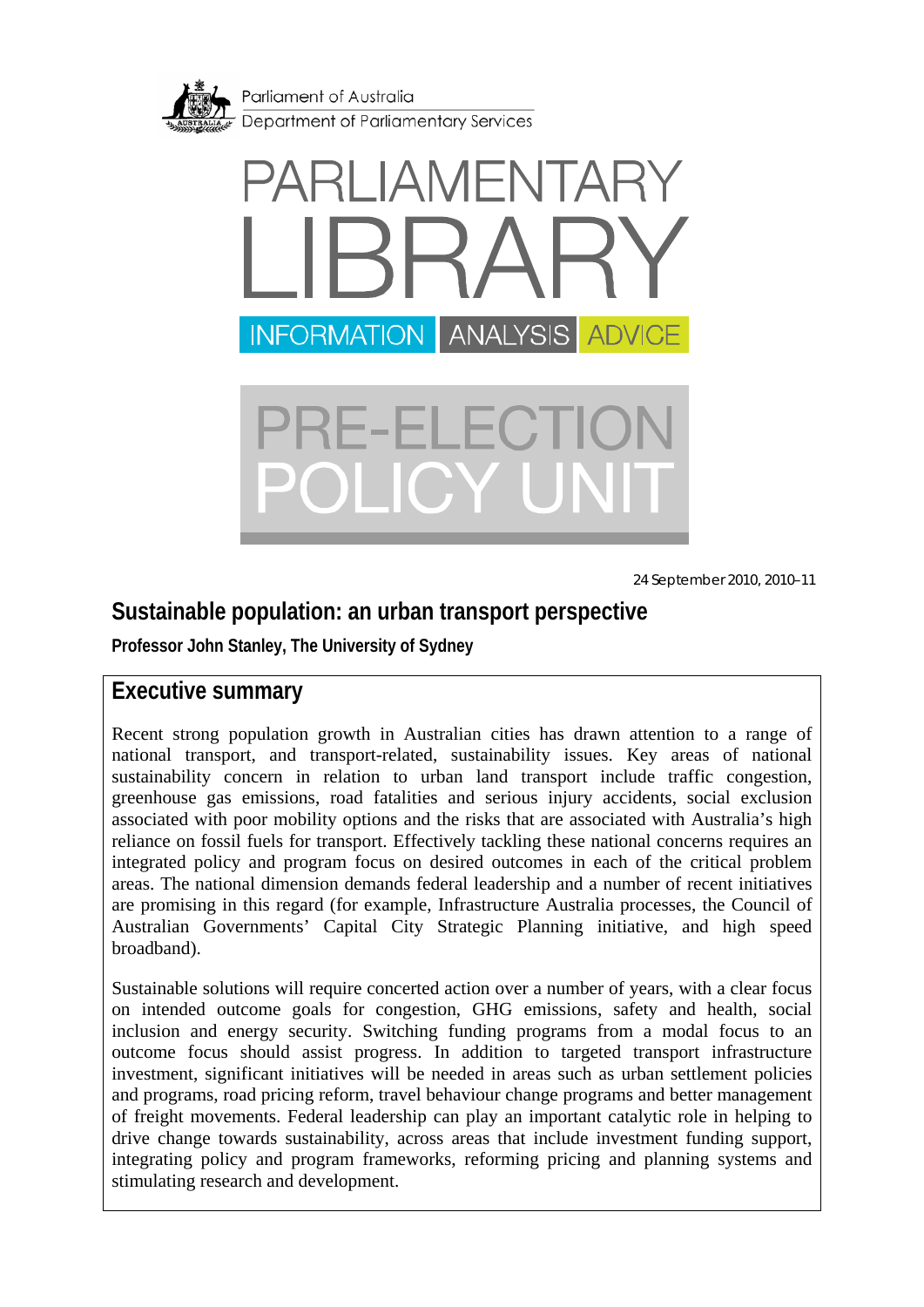### **About the Author**

Professor John Stanley is an Adjunct Professor in the Institute of Transport and Logistics Studies at The University of Sydney. He spent nine years as Executive Director of Bus Association Victoria, after eight years as Deputy Chair of Australia's National Road Transport Commission, with prior experience in consulting and government, at Federal and State levels. He is also a Board member of VicUrban, the Victorian Government's development agency, and of Victoria's Alpine Resorts Co-ordinating Council. He has forty years experience in land transport policy and planning and publishes and presents widely on sustainable land transport.

### **Population papers series**

Population related issues were among the most contentious areas of public debate prior to and during the recent election period. Given its enduring and multifaceted nature, the debate on population is likely to be of continuing policy interest to senators and members of the 43rd Parliament.

The Parliamentary library commissioned a series of papers from leading authors on a range of aspects of population including the environment, the economy, demographic trends, public opinion, urban transport and international comparisons. The views expressed do not reflect an official position of the Parliamentary Library, nor do they constitute professional legal opinion.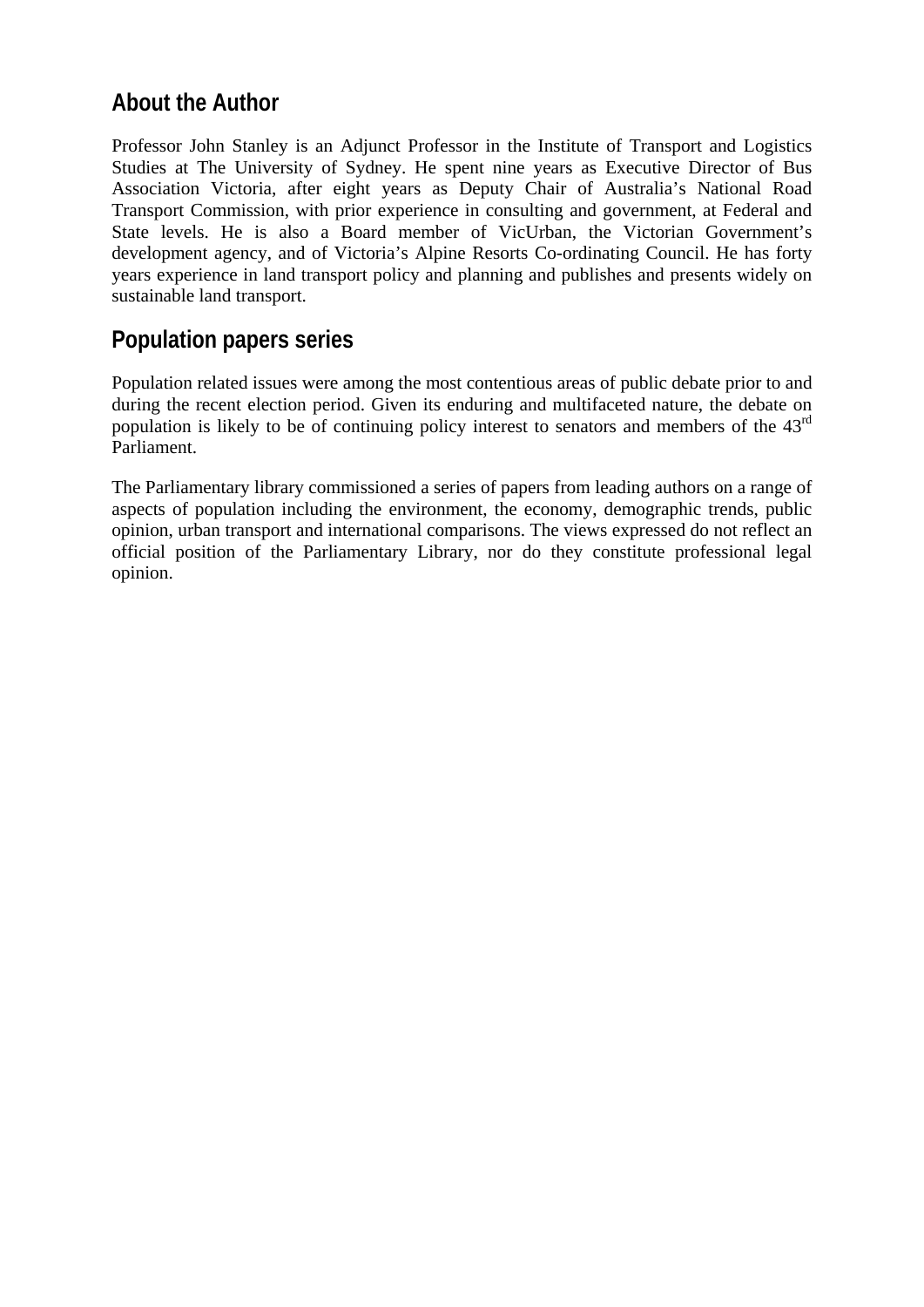# Contents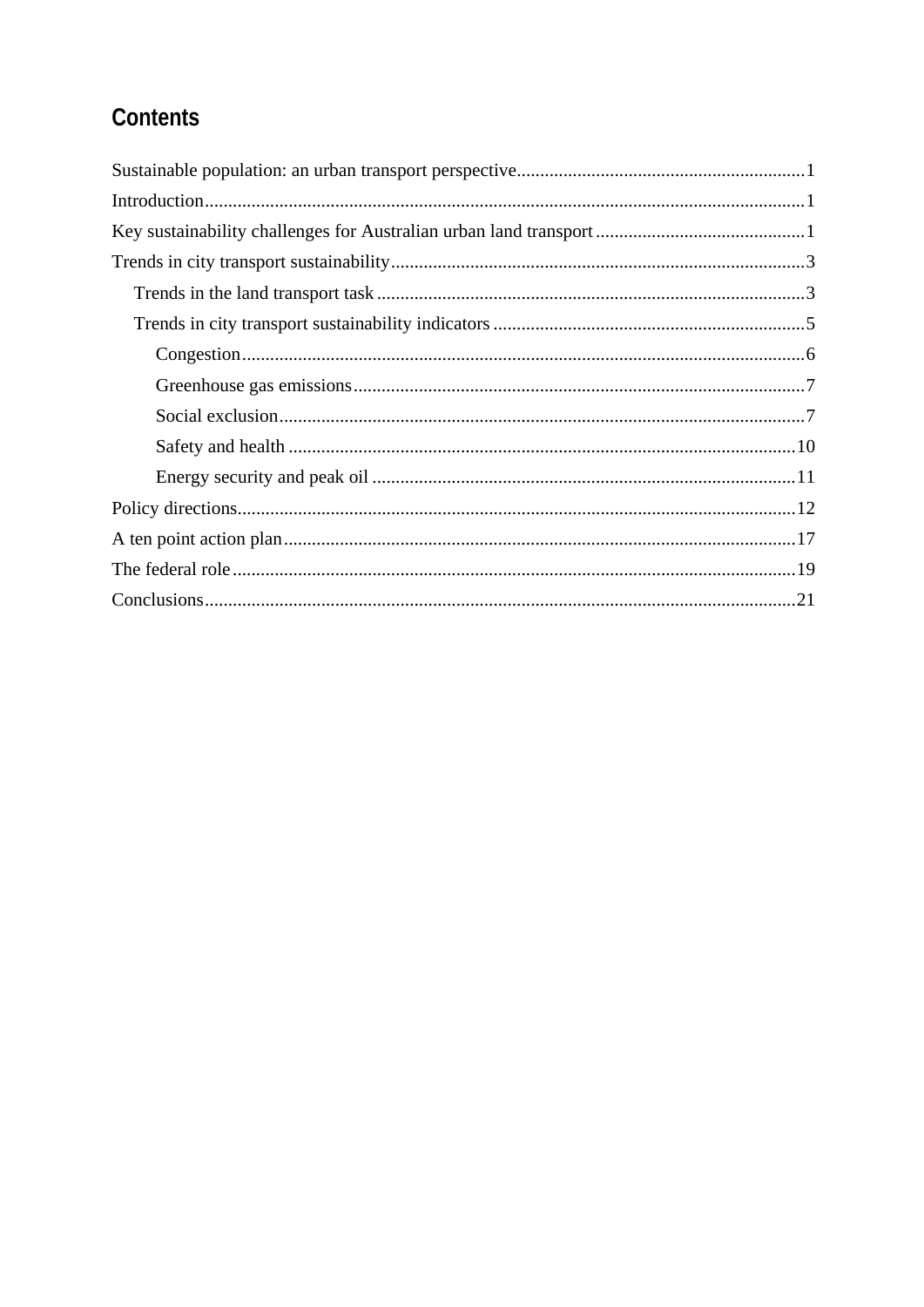### <span id="page-3-1"></span><span id="page-3-0"></span>**Introduction**

Effective transport systems are a vital foundation of competitive economies and liveable, inclusive communities. They enable the efficient and safe movement of people and goods that is critical to quality of life, while supporting access to the many activities that Australians enjoy. They are also an important influence on environmental quality, at various levels. With three in four Australians living in cities of over 100 000 people, the quality of transport in, and to and from, cities is vital to sustaining economic competitiveness, social inclusion and environmental performance, the three outcome areas typically used as a triple bottom line gauge of sustainability. $\frac{1}{1}$  $\frac{1}{1}$  $\frac{1}{1}$ 

This paper examines the major sustainability issues facing land transport in Australian cities and proposes a policy framework to tackle these issues, highlighting policy and program directions that are likely to be beneficial. It identifies a number of areas where the commonwealth government might make important contributions. While some interfaces with air and sea are noted, the focus is on urban land transport.

## **Key sustainability challenges for Australian urban land transport**

In terms of the triple bottom line sustainability indicators, Australia's current land transport systems face some major long-term concerns, particularly relating to city transport choices. Current travel choices for people and freight movement have resulted in:

- congestion costs of about \$10 billion annually, and rising  $2^2$  $2^2$
- high and growing transport greenhouse gas (GHG) emissions. At a carbon cost of (say) \$60 per tonne, Australia's approximately 80 million tonnes of carbon dioxide equivalent (MT  $CO<sub>2</sub>$ -e) transport emissions would constitute an externality of about \$5 billion annually
- a road toll of about 1450 or more annually, together with 30 000 serious injury accidents. The road toll alone can be costed at almost \$10 billion annually, using a 'willingness-to-

<sup>1</sup> 1. Following the approach taken in the Brundtland Report. See United Nations, *Report of the World Commission on Environment and Development*: *Our common future*, Australian edition, Oxford University Press, Melbourne, 1987.

<span id="page-3-2"></span><sup>2.</sup> Bureau of Transport and Regional Economics (BTRE), *Estimating urban traffic and congestion cost trends for Australian cities*, Working paper no. 71, BTRE, Canberra, 2007, viewed 6 September 2010, Hhttp://www.bitre.gov.au/publications/49/Files/wp71.pdfH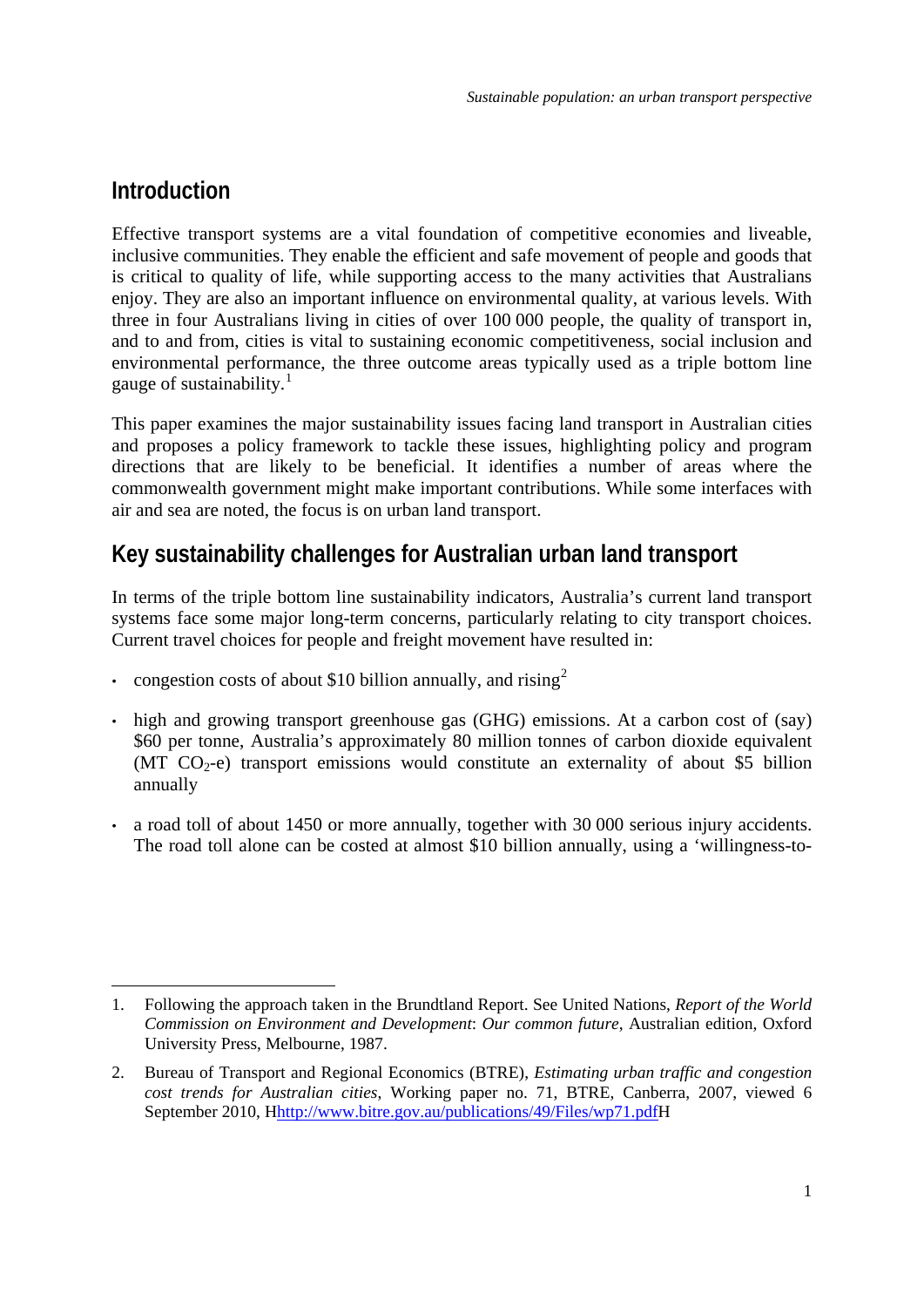pay' value of life of \$6 million.<sup>3</sup> This excludes injury costs and hospital and related costs to deal with accidents

- many people being at risk of social exclusion because of our high reliance on the motor vehicle, and
- high and increasing dependence on imported fossil fuels, which is a significant burden on the balance-of-payments current account and a source of risk in terms of peak oil and energy security.

A declining rate of transport investment over the last three decades of the last century, when the share of Australia's gross domestic product (GDP) invested in transport and storage halved (Figure 1), contributed to an infrastructure backlog and to some of the sustainability problems outlined.

**Figure 1: Transport, utilities and communication infrastructure fixed capital formation (FY1960- 2008)** 



Source: Australian Bureau of Statistics (ABS), *Australian System of National Accounts,* cat. no. 5204.0, Canberra, 2008.

Countries from Europe to North America, and elsewhere, have recognised these pervasive influences of transport and the importance of an integrated national approach to transport

<u>.</u>

<sup>3.</sup> D Hensher, J Rose, J Ortuzar,and L Rizzi, 'Estimating the willingness to pay and value of risk reduction for car occupants in the road environment', *Transportation Research A: policy and planning,* no. 43, 2009, pp. 692–707.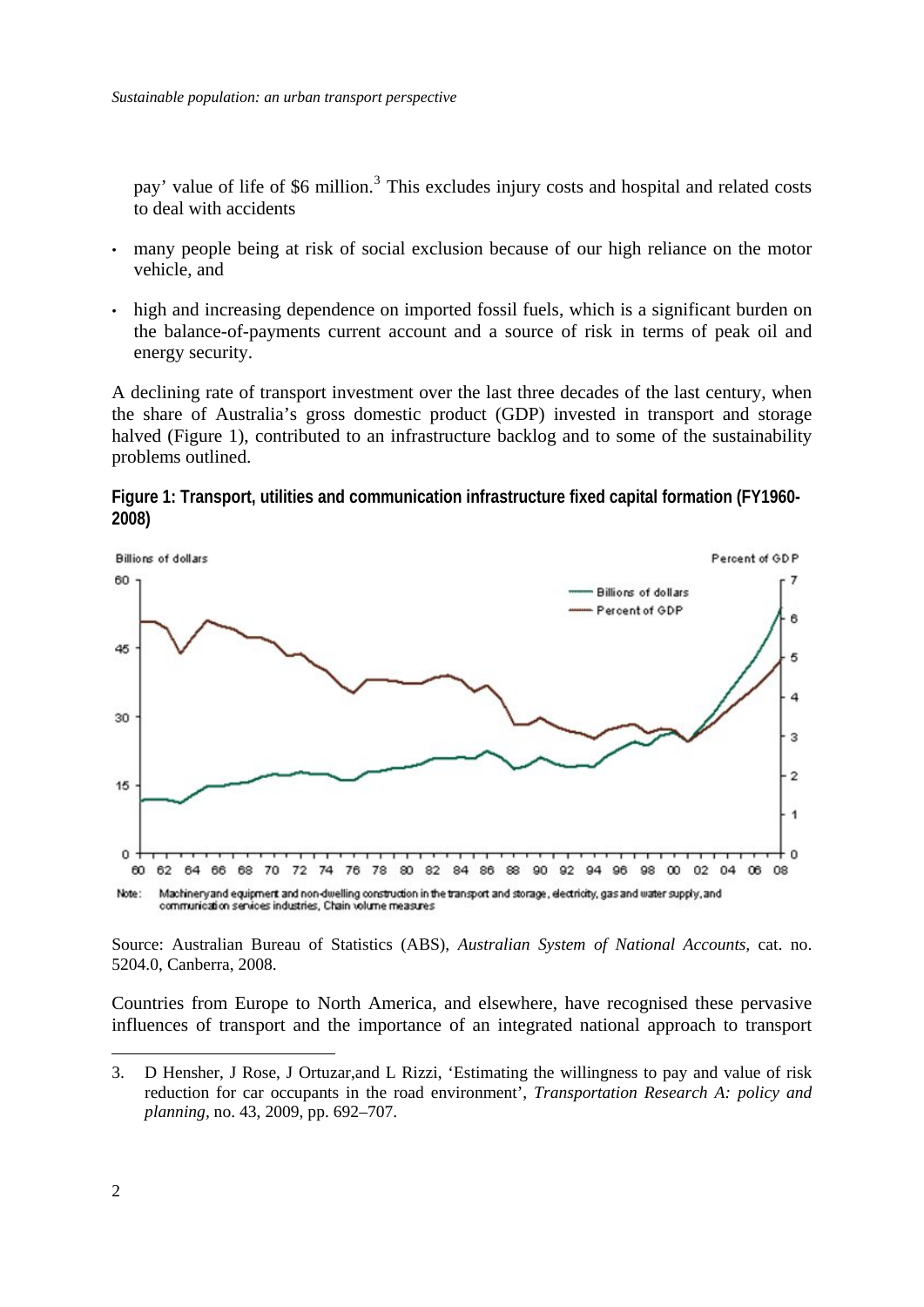<span id="page-5-0"></span>policy, to maximise the potential benefits from an effective and efficient urban land transport sector. As a result, urban land transport has typically become a much more significant element of national policy agendas in recent years and there has been a strong focus on improving the degree of integration in transport planning and policy development and implementation.

Population is central to questions of transport sustainability in our cities, for obvious reasons. The travel choices people make when deciding to travel or move freight directly influence the sustainability problem areas noted above, while the recent relatively high rate of population growth has accentuated many problems, because of the lagged response in infrastructure and service delivery (for example, public transport services). The strong recovery in transport infrastructure spending in recent years (Figure 1), much of it for major urban road projects and some public transport investment, has not been sufficient to stem the tide on sustainability outcomes, since (for example) congestion costs, GHG emissions and serious road injury accidents continue to rise.

### **Trends in city transport sustainability**

### **Trends in the land transport task**

Figure 2 shows that freight traffic on Australia's roads grew much faster than GDP over the three decades from the mid 1970s. Person movement grew in line with GDP until about the mid 1990s but has slowed somewhat since that time and particularly since the recent period of high fuel prices.





Sources: Bureau of Infrastructure, Transport and Regional Economics, *Australian Transport Statistics Yearbook 2009*, Department of Infrastructure, Transport, Regional Development and Local Government, Canberra, 2009. Australian Bureau of Statistics (ABS), *Australian System of National Accounts,* cat. no. 5204.0, ABS, Canberra, 2008. L.E.K. Consulting estimates of growth rates.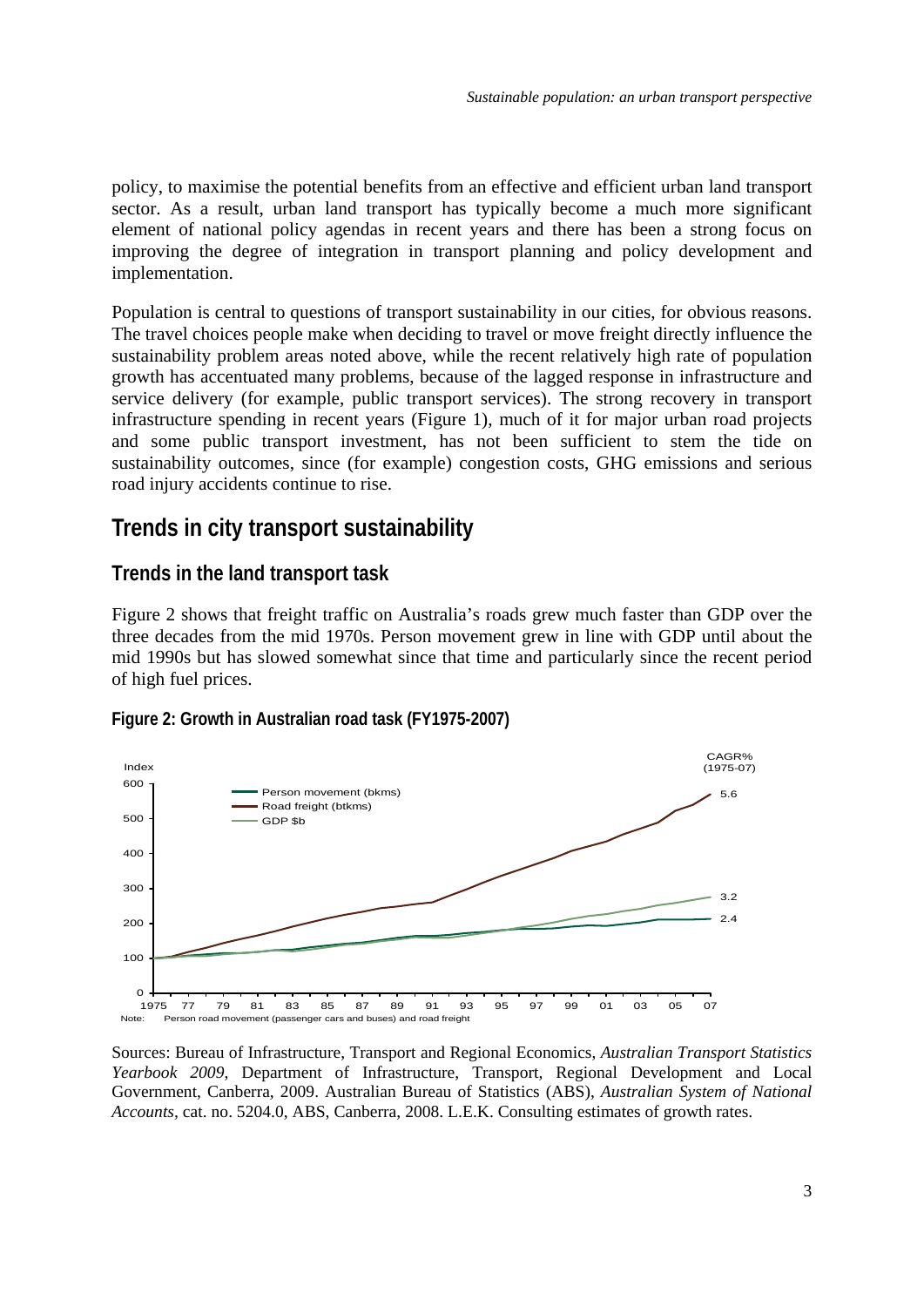Figures 3 and 4 show that there has been a marked change in car and public transport travel choices in our cities in this recent period, with per capita car travel falling in all mainland capitals and public transport use increasing, strongly in some cities.

Congestion levels may themselves be contributing to this slowing of growth in per capita car use. The declining rate of per capita car use has helped slow the rate of growth of congestion costs and GHG emissions, in the face of strong population increases in many cities. This draws attention to the importance of better managing the strong growth in road freight traffic if better sustainability outcomes are to be achieved.



**Figure 3: Estimated car passenger kilometres per capita (FY1990-2008)** 

Sources: Bureau of Infrastructure, Transport and Regional Economics, *Australian Transport Statistics Yearbook 2009*, Department of Infrastructure, Transport, Regional Development and Local Government, Canberra, 2009. Australian Bureau of Statistics (ABS), *Regional Population Growth*, cat. no. 3218.0, ABS, Canberra, 2009.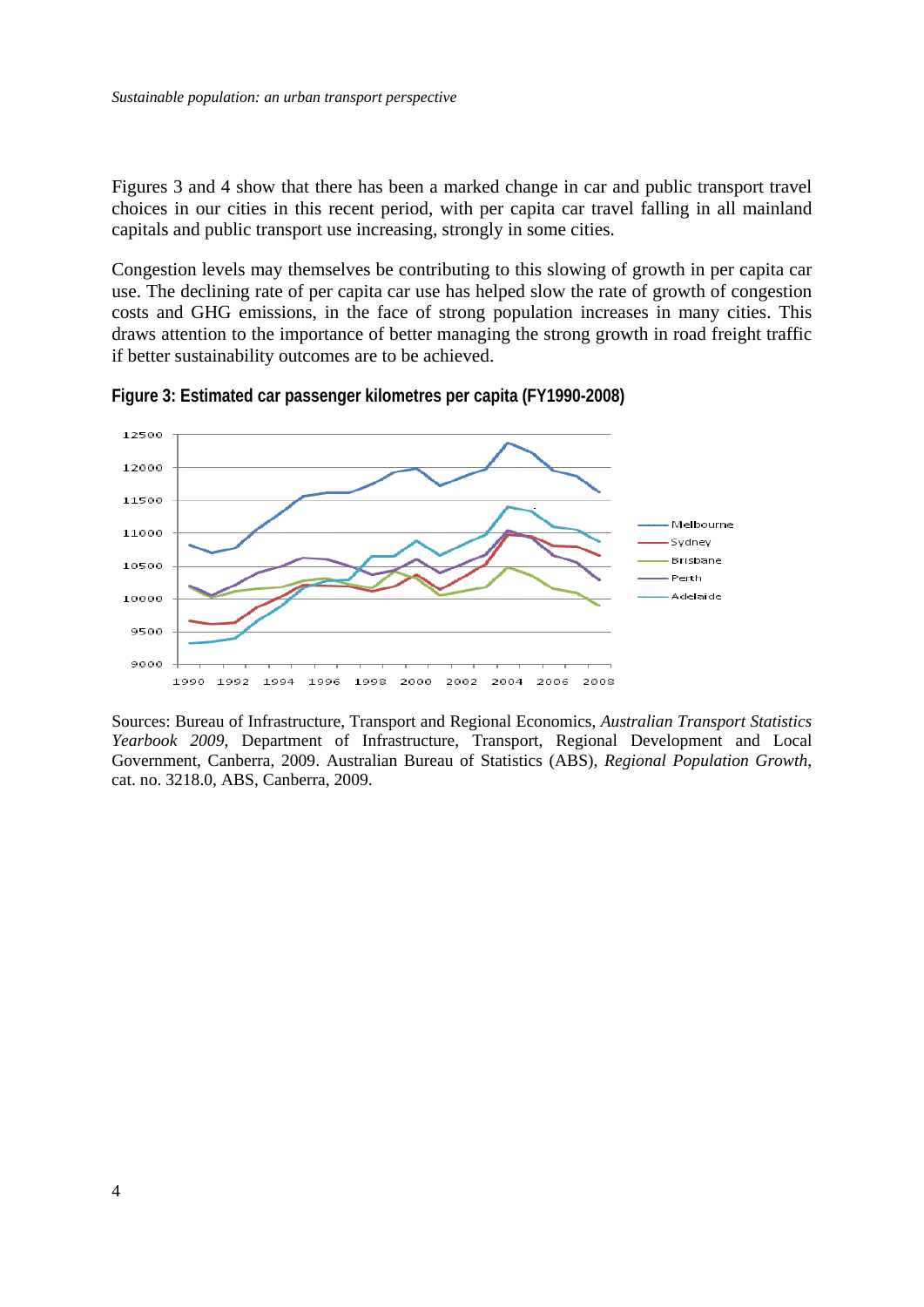

<span id="page-7-0"></span>**Figure 4: Public transport use in capital cities (FY1991-2008) (billion passenger kms)** 

Source: Bureau of Infrastructure, Transport and Regional Economics, *Australian Transport Statistics Yearbook 2009*, Department of Infrastructure, Transport, Regional Development and Local Government, Canberra, 2009.

#### **Trends in city transport sustainability indicators**

A large number of sustainability indicators could be chosen to reflect the performance of Australia's city transport systems. This paper selects a small number across the three sustainability outcome areas of economic competitiveness, social inclusion and environmental performance, reflecting the author's view on the major issues that remain to be tackled effectively. These indicators relate to the outcome performance of Australia's urban transport systems. The relevant indicators are:

- congestion
- greenhouse gas emissions
- social exclusion
- safety and health, and
- energy security.

Indicators could also be presented relating to (for example) matters such as traffic noise, air quality, run-off from road surfaces to streams and impacts on regional/local biodiversity. However, the author considers that legislative/regulatory processes and works practices have achieved progress in such areas (for example, improving air quality through emissions regulations, through processes managed by the National Transport Commission, and environmental regulation of works practices) and that they are of less relative significance for sustainability than the matters chosen.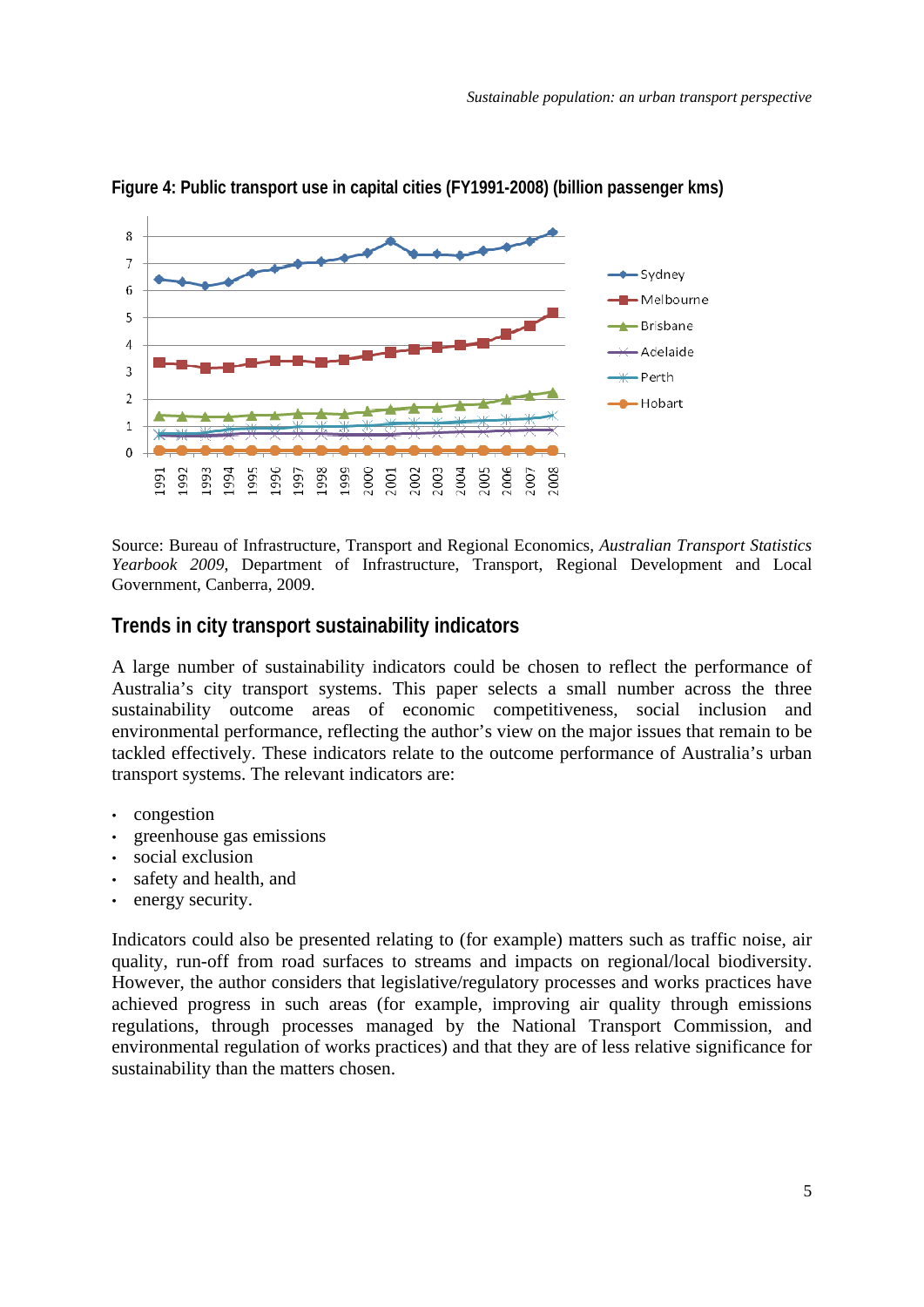#### <span id="page-8-0"></span>**Congestion**

It was noted above that road traffic congestion in Australian capital cities has been estimated by the Bureau of Transport and Regional Economics to cost \$10 billion annually and this cost has been has projected to double by  $2020$ .<sup>[4](#page-8-1)</sup> However, the recent declines in per capita car use shown in Figure 3 can be expected to slow this projected growth in congestion costs somewhat. These declines in per capita car use mean that current pressures for increasing congestion costs will be coming from road freight, which has been growing strongly (Figure 2) and from increasing city populations.

An important aspect of road congestion is the high rate of cost increase for additional units of traffic growth (high 'marginal social costs of congestion' in economic jargon). One implication of this cost relationship is that small reductions in congestion levels can generate large savings (benefits). United Kingdom research has suggested that urban congestion costs (in the UK) can be cut by over 40 per cent if congestion pricing reduces urban traffic volumes by about four per cent.<sup>[5](#page-8-2)</sup> School holiday traffic levels in Australia typically involve slightly larger traffic reductions, illustrating the significant congestion gains to be achieved from small reductions in road traffic volumes. However, if the benefits of such a reduction in traffic volumes and associated congestion costs are to be sustained, measures are needed to limit any subsequent traffic generation caused by lower congestion levels.

Congestion is not restricted to road use. At the same time as peak period congestion has been a focus concern on Australia's urban roads, the growth in public transport use (shown in Figure 4) has seen increasing problems of over-crowding, particularly on peak radial services. A major focus of current urban public transport policy and program development is identification of the highest priority capacity enhancement initiatives. Many of the funding submissions to Infrastructure Australia have been for such purposes, with the subsequent Federal funding commitment of over \$3 billion towards Victoria's \$4.3 billion Regional Rail Express project being notable.<sup>[6](#page-8-3)</sup>

<span id="page-8-1"></span><sup>4.</sup> BTRE, op. cit.

<span id="page-8-2"></span><sup>5.</sup> Great Britain, Department for Transport, *Feasibility study of road pricing in the UK: a Report to the Secretary of State for Transport*, Annex B: Modelling Results and Analysis, Table B3, Department for Transport, London, 2004, viewed 10 June 2010, Hhttp://webarchive.nationalarchives.gov.uk/20040722012351/http://dft.gov.uk/stellent/groups /dft\_roads/documents/divisionhomepage/029798.hcsp

<span id="page-8-3"></span><sup>6.</sup> A Albanese (Minister for Infrastructure, Transport, Regional Development and Local Government), *\$4.3 billion regional rail express to create jobs and help suburban and regional passengers*, media release, 18 May 2009, viewed 8 September 2010, Hhttp://www.minister.infrastructure.gov.au/aa/releases/2009/may/aa164\_2009.htmH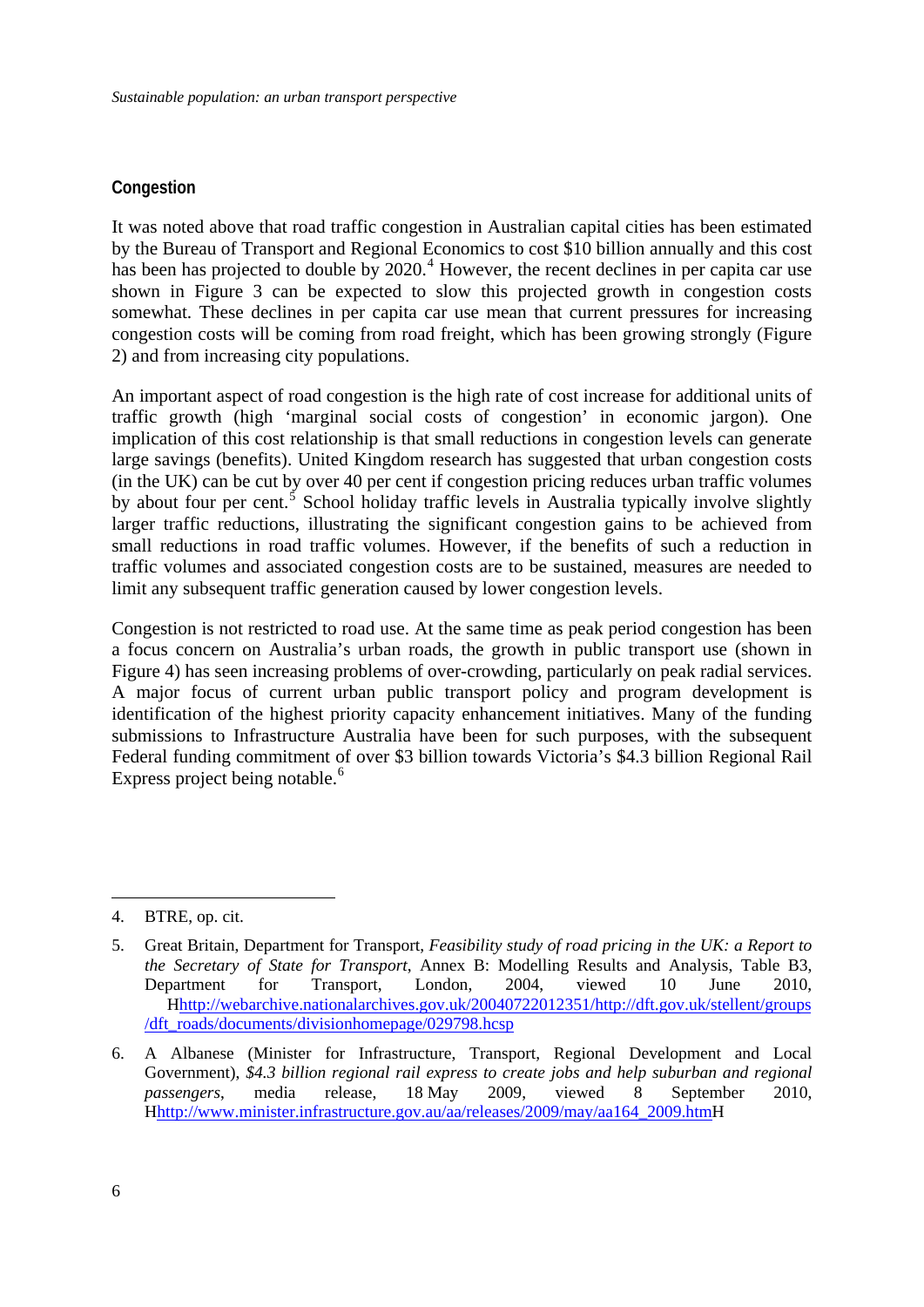#### <span id="page-9-0"></span>**Greenhouse gas emissions**

The Department of Climate Change projects that Australia's transport GHG emissions in 2020 will be over 50 per cent above 1990 levels and 28 per cent above 2000 levels.<sup>[7](#page-9-1)</sup> Passenger car emissions are projected to be 13 per cent above 2000 levels and commercial vehicle emissions 45 per cent higher than in 2000, reflecting the strong growth in the road freight task noted above. Even in 2020, however, car emissions are projected to be well above emissions from commercial vehicles (47 MT CO<sub>2</sub>-e from cars, compared to 36 MT CO<sub>2</sub>-e from commercial vehicles), so emissions reductions strategies need to target both cars (because of their absolute significance) and commercial vehicles (because of their growth in significance). The Department of Climate Change does not publish separate projections for cities but, based on traffic task, over half land transport GHG emissions will be attributable to Australia's cities, which must be a major focus in policies and programs to lower emissions. Population growth is adding to these emissions.

The relatively high GHG emission rate of Australia's motor vehicle fleet is a significant contributor to the transport sector's emission levels. The average Australian car emits about 230 grams of  $CO_2$ -e per kilometre, compared to 169 grams for new vehicles in the UK (in 2005), 106 grams for the Toyota Prius, and against a European Union new car fleet average target of 130 grams by 2015 and an indicative target of 95 grams by  $2020$ .<sup>[8](#page-9-2)</sup>

#### **Social exclusion**

1

There is a growing body of evidence that mobility is an important influence on people's ability to participate in society. Poor mobility can be a significant contributing factor to social exclusion. In car dependent societies like Australia, the lack of car availability, in particular, can be a significant constraint on social inclusion. The 2006 Australian Census, for example, showed that:

- 13 per cent of people were aged under 18 and four per cent were aged 80 or over, both groups being likely to have low access to cars
- 10 per cent of households did not have a car
- 24 per cent of single person households did not have a car, and

<span id="page-9-1"></span><sup>7.</sup> Department of Climate Change (DCC), *Tracking to Kyoto and 2020. Australia's greenhouse gas emissions trends 1990 to 2008–12 and 2020*, DCC, Canberra, 2009, table 10, p. 33, viewed 15 August 2010, Hhttp://www.climatechange.gov.au/~/media/publications/projections/tracking-to-kyoto-and-2020.ashx

<span id="page-9-2"></span><sup>8.</sup> D Bannister, *Cities, mobility and climate change*, paper presented to the World Conference on Transport Research, Lisbon, 2010; European Commission, *Reducing CO2 emissions from light duty vehicles*, European Commission, 2010, viewed 24 August 2010, Hhttp://ec.europa.eu/environment/air/transport/co2/co2\_home.htm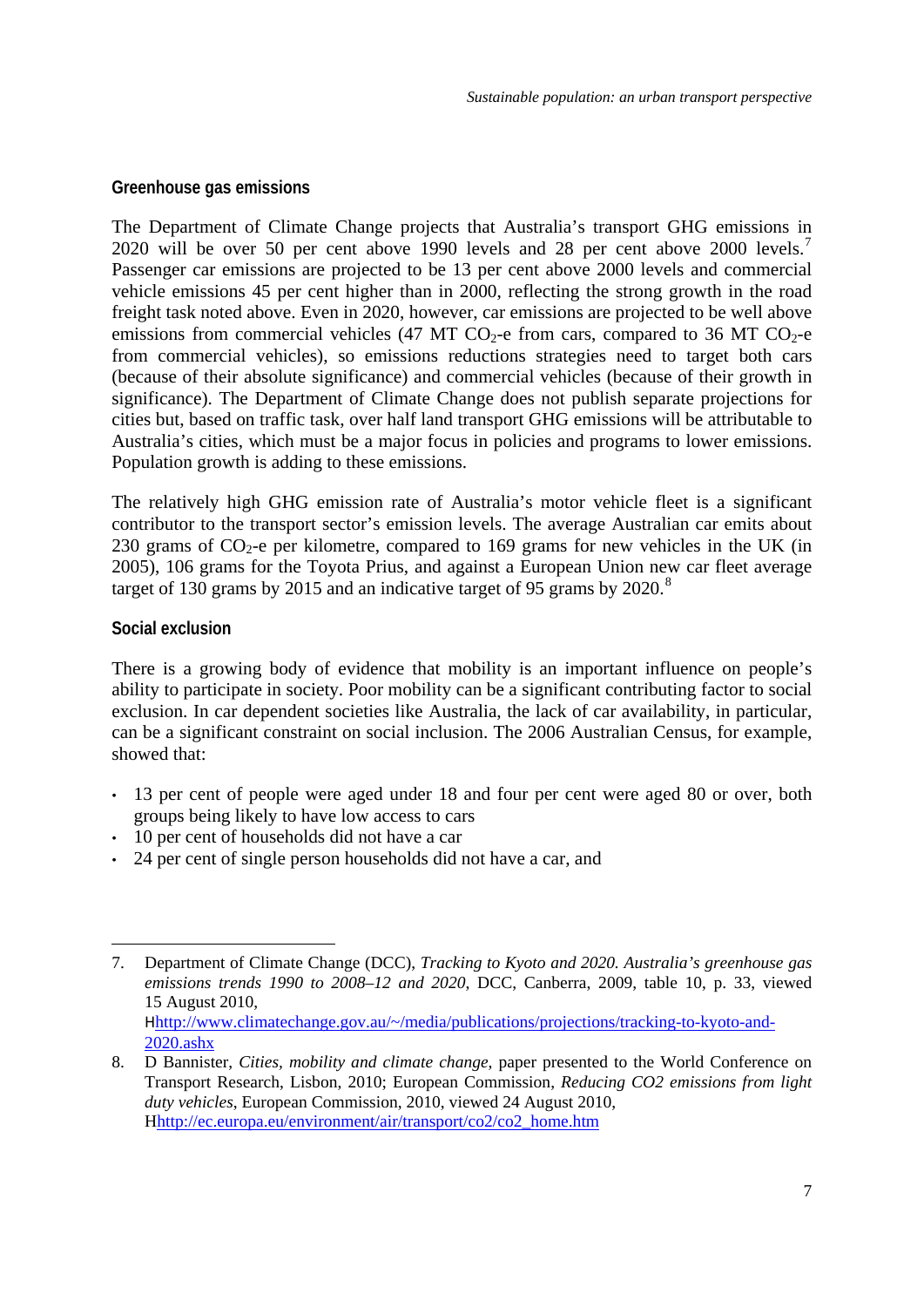nearly 50 per cent of households had only one car.<sup>[9](#page-10-0)</sup>

These simple numbers suggest that transport is likely to be a concern for significant numbers of Australians. One important recent study has shown how urban dwellers living in the outer suburbs are most vulnerable to the impact of high fuel prices and high mortgage interest rates.[10](#page-10-1) A recent Melbourne study indicates the relatively greater transport disadvantage faced by people living in outer suburbs. $11$  The study found:

- 1. People living in outer suburbs make about the same number of trips as those living in inner suburbs (approximately 3.7 trips a day) but travel almost twice as far in so doing (40 kilometres a day in outer Melbourne, compared to 23 in inner Melbourne), a function of the relatively lower accessibility of outer areas.
- 2. Public transport service availability in outer Melbourne is about one-quarter that in inner Melbourne.

Figure 5 shows how this pattern varies for Sydney, with the proportion of household income spent on car use (including ownership costs), in particular, increasing substantially as the distance from Sydney City increases.

Hhttp://www.griffith.edu.au/\_\_data/assets/pdf\_file/0004/48577/urp-rp08-dodson-sipe-2006.pdf

<span id="page-10-2"></span>11. G Currie and A Delbosc, *Exploring transport disadvantage, social exclusion and well-being in spatial context*, paper presented to World Conference on Transport Research, Lisbon, July 2010.

<span id="page-10-0"></span><sup>9.</sup> Australian Bureau of Statistics (ABS), 'Census data', ABS website, viewed 15 August 2010, Hhttp://www.abs.gov.au/websitedbs/D3310114.nsf/home/census+data?opendocument#frombanner=LN

<span id="page-10-1"></span><sup>10.</sup> J Dodgson and N Sipe, *Shocking the Suburbs: Urban Location, Housing Debt and Oil Vulnerability in the Australian City, Urban Research Program*, Research paper no. 8, Griffith University, June 2006, viewed 15 August 2010,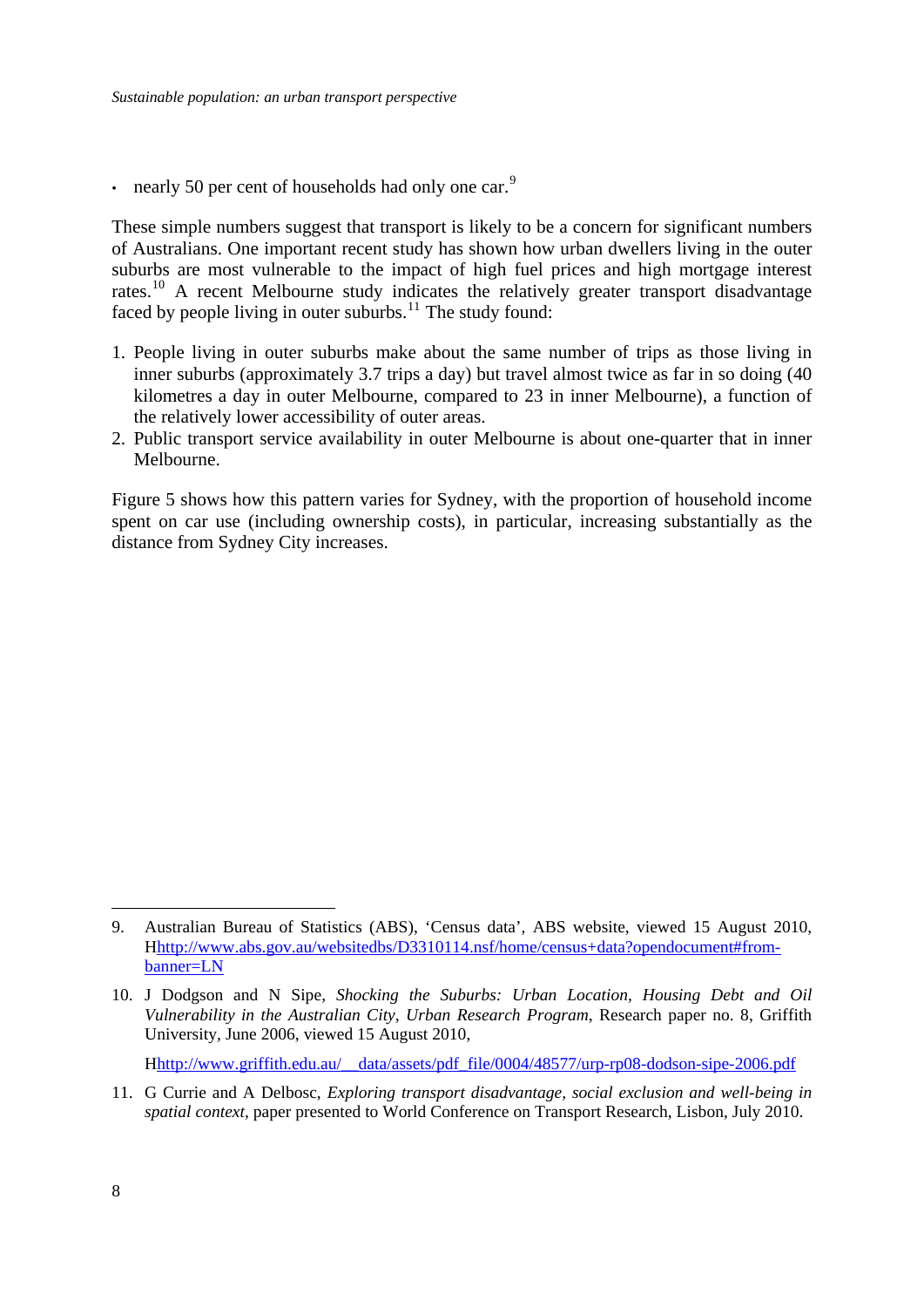

**Figure 5: Personal travel cost by public transport and private vehicle as a percentage of household income by region: Sydney** 

Source: Derived from data in Xiaofen Chen and D Hensher, 'What does it cost to travel in Sydney? Spatial and equity contrasts across the metropolitan region', *Working Paper ITLS WP-10-04*, Institute of Transport and Logistics Studies, The University of Sydney, 2010, viewed 20 August 2010, [http://sydney.edu.au/business/\\_\\_data/assets/pdf\\_file/0004/61915/itls-wp-10-04.pdf](http://sydney.edu.au/business/__data/assets/pdf_file/0004/61915/itls-wp-10-04.pdf)

National Economics argues that accessibility problems in Australian outer suburbs have been accentuated by the decline in transport infrastructure spending illustrated in Figure 1 and by lags in provision of other services to these growing areas, arguing that these factors have contributed significantly to current housing supply shortages.<sup>[12](#page-11-0)</sup> Their report emphasizes the importance of:

- improving transport connections from outer areas to employment nodes
- building employment opportunities in outer areas, and

<u>.</u>

• improving the local availability of services in outer areas (for example, to reduce the need to travel)

for tackling the current problems of housing supply shortages in outer areas. They argue that a failure to adopt such policies will be likely to lead to growing concentrations of low income

<span id="page-11-0"></span><sup>12.</sup> National Economics, *State of the Regions 2010-11,* report prepared for the Australian Local Government Association, Canberra, 2010, viewed 4 September 2010, Hhttp://www.alga.asn.au/sor/2010/H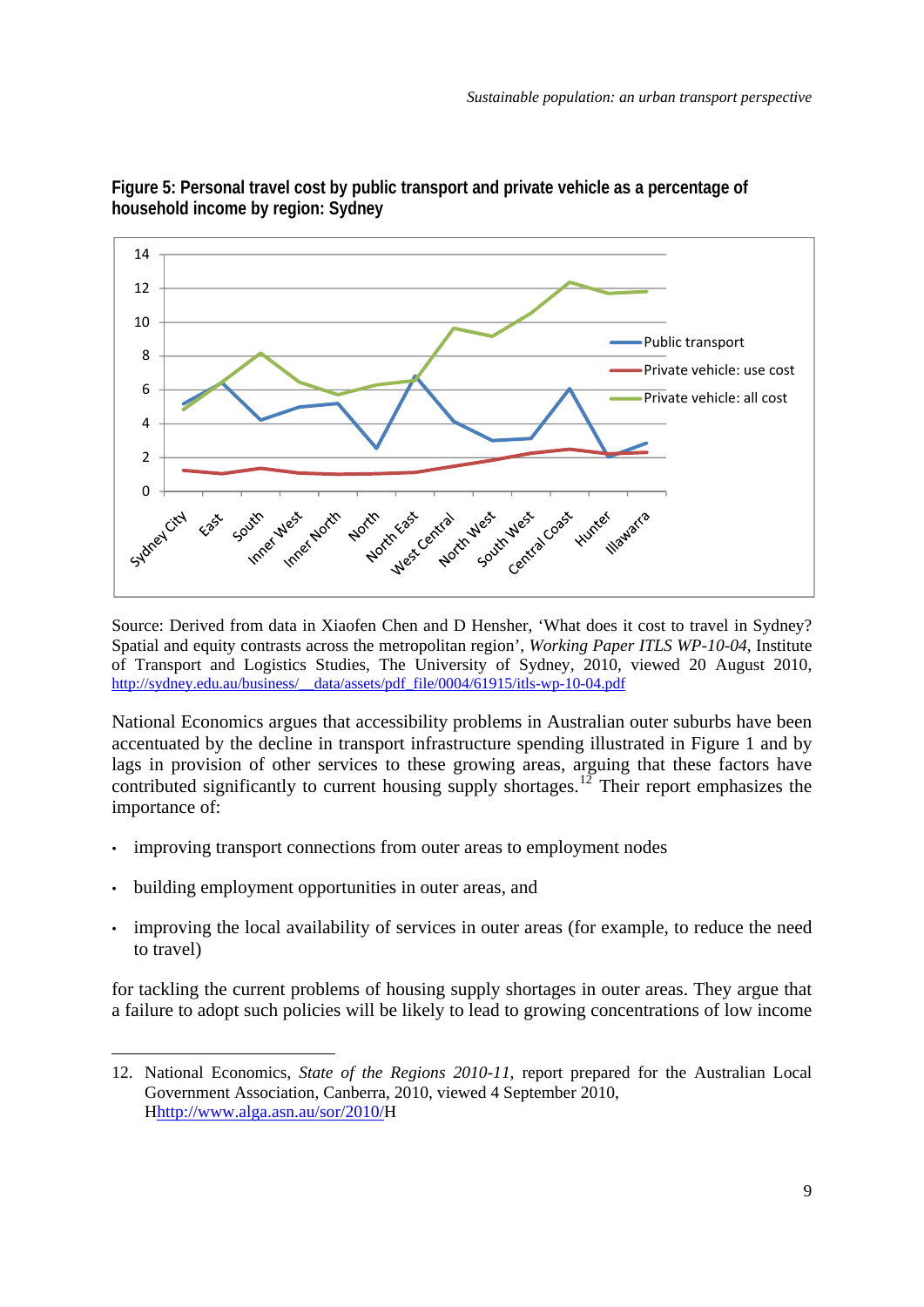<span id="page-12-0"></span>households in outer areas, remote from opportunities, with allied concerns for growing social exclusion. This perspective underlines the importance of taking integrated approaches to policy, not considering transport in isolation.

#### **Safety and health**

About 1450 people lose their lives on Australian roads annually and 30 000 are seriously injured. While the number of road fatalities was about halved from 1980 to 2003, there has been little progress in cutting the number since that year. Of 1366 fatal crashes in 2009, some 406 were in low speed zones, 299 in mid speed zones and 616 in high speed zones.[13](#page-12-1) This is not a direct indicator of city location, or otherwise, but the numbers in the low and mid speed zones (at least) are likely to be urban and a small number of the high speed zones may also be in urban areas (for example, on freeways, which have very good accident performance).

In addition to the problems associated with road safety, there is growing community concern about links between a sedentary lifestyle and health status. For example, Australian Institute of Health and Welfare data indicates that 52 per cent of women, 67 per cent of men and 25 per cent of children are overweight or obese in Australia and the prevalence of obesity has more than doubled in the last  $20$  years.<sup>[14](#page-12-2)</sup> One third of Australian children are considered to be at risk of developing obesity-related health problems (for example, type II diabetes) and, overall, inactivity among adults has been estimated to add \$1.5b annually to direct health costs in Australia.[15](#page-12-3) Further:

*Physical inactivity is a key risk factor for chronic disease, but a growing number of people are not achieving the recommended levels of physical activity necessary for good health…the majority of Australians do not get enough physical activity.[16](#page-12-4)*

Figure 6 illustrates the increased dependence that has developed on the motor vehicle for personal travel. It shows how the mode split for travel to school in Sydney has changed dramatically over the 30 years from 1971. Similar patterns are likely in all capital cities.

<span id="page-12-3"></span>15. Medibank Private, *The cost of physical inactivity*, Medibank Private, August 2007, viewed 31 August 2010, Hhttp://www.medibank.com.au/Client/Documents/Pdfs/pyhsical\_inactivity.pdf

<span id="page-12-1"></span><sup>13.</sup> The number of fatal crashes is less than the number of fatalities because some crashes involve multiple fatalities. Bureau of Infrastructure, Transport and Regional Economics, *Road deaths Australia 2009: statistical summary*, Department of Infrastructure, Transport, Regional Development and Local Government, Canberra, 2010, viewed 21 August 2010, Hhttp://www.bitre.gov.au/publications/69/Files/Ann\_Road\_Deaths.pdf

<span id="page-12-2"></span><sup>14.</sup> Australian Institute of Health and Welfare (AIHW), 'Overweight and obesity', AIHW website, viewed 8 September 2010, Hhttp://www.aihw.gov.au/riskfactors/overweight.cfm

<span id="page-12-4"></span><sup>16.</sup> L Cobiac, T Vos, and J Barendregt, 'Cost-effectiveness of interventions to promote physical activity: a modelling study', *PLoS Medicine*, vol. 6, no. 7, July 2009, viewed 4 September 2010, Hhttp://www.plosmedicine.org/article/info%3Adoi%2F10.1371%2Fjournal.pmed.1000110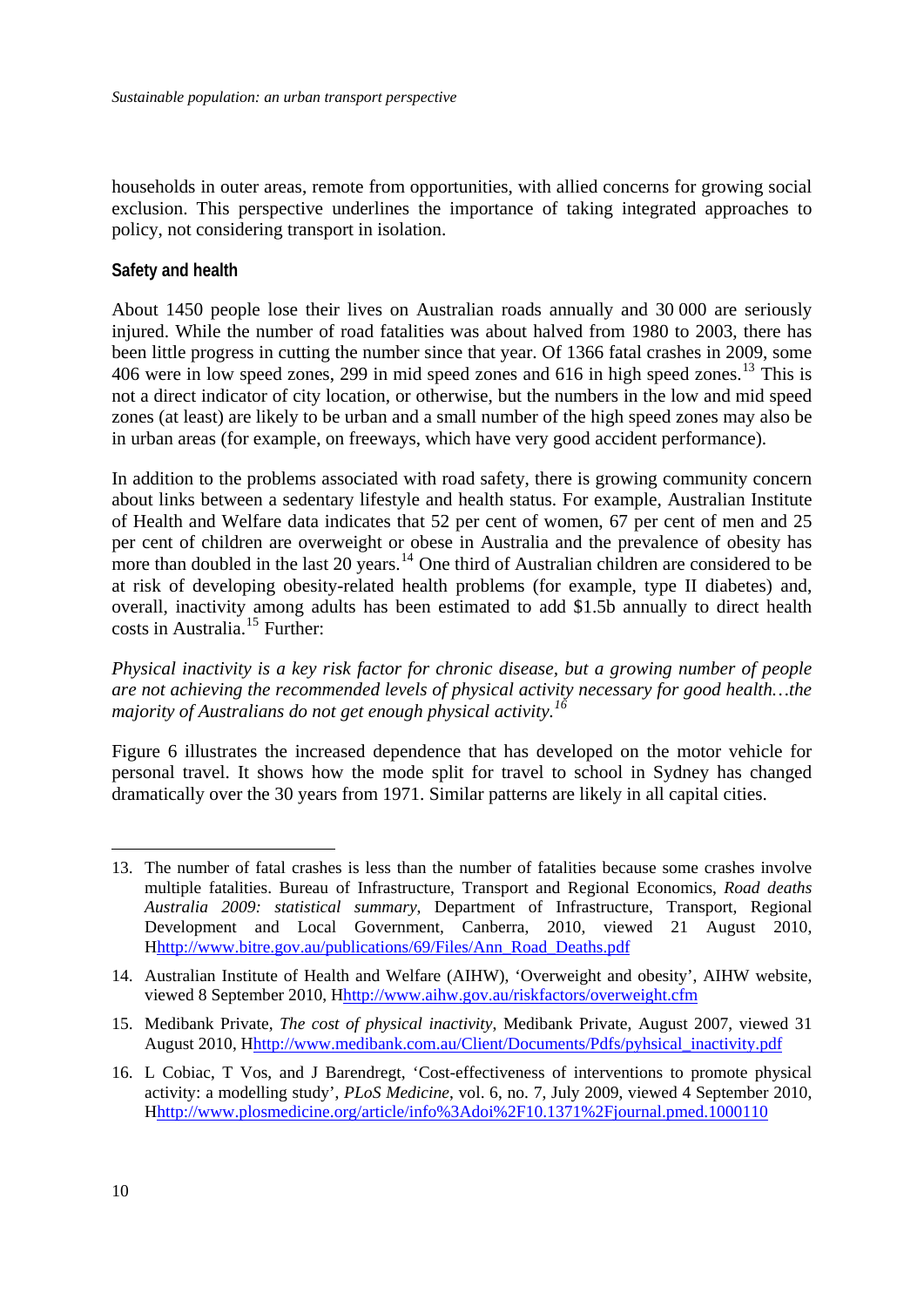

#### <span id="page-13-0"></span>**Figure 6: Mode splits for travel to school in Sydney (1971-2003)**

Source: H van der Ploeg, D Meron, G Corpuz, and A Bauman, 'Trends in Australian children travelling to school 1971-2003, burning petrol or carbohydrates', *Preventive Medicine,* 46, 2008, pp. 60-62.

Whereas active transport (walking/cycling and public transport) accounted for over 80 per cent of Sydney trips to school in 1971, that share had halved by 2000–03, with car use increasing from 15 per cent to a massive 57 per cent. Much international experience is similar. This Australian trend is partly due to changes in workforce participation of women, with children now more likely to be dropped off by an adult on the way to work. It is also believed to be due to growing concerns about the safety of children walking or cycling to school, with programs like the 'walking school bus' emerging as a response.<sup>[17](#page-13-1)</sup> Reversing this trend and encouraging walking, cycling and incidental exercise (including walking to and from public transport) would help to reduce the problem of obesity associated partly with growing car dependency. It would also have additional benefits in terms of reduced traffic congestion.

#### **Energy security and peak oil**

1

Australian capital city average retail petrol prices increased fifty per cent between 2002–03 and 2007–08.[18](#page-13-2) Diesel prices in Melbourne increased nearly 50 per cent between June 2007

<span id="page-13-1"></span><sup>17.</sup> The walking school bus involves a group of children walking to school under adult supervision.

<span id="page-13-2"></span><sup>18.</sup> Bureau of Infrastructure, Transport and Regional Economics, *Australian Transport Statistics Yearbook 2009*, Department of Infrastructure, Transport, Regional Development and Local Government, Canberra, 2009, Table 11.4, viewed 21 August 2010,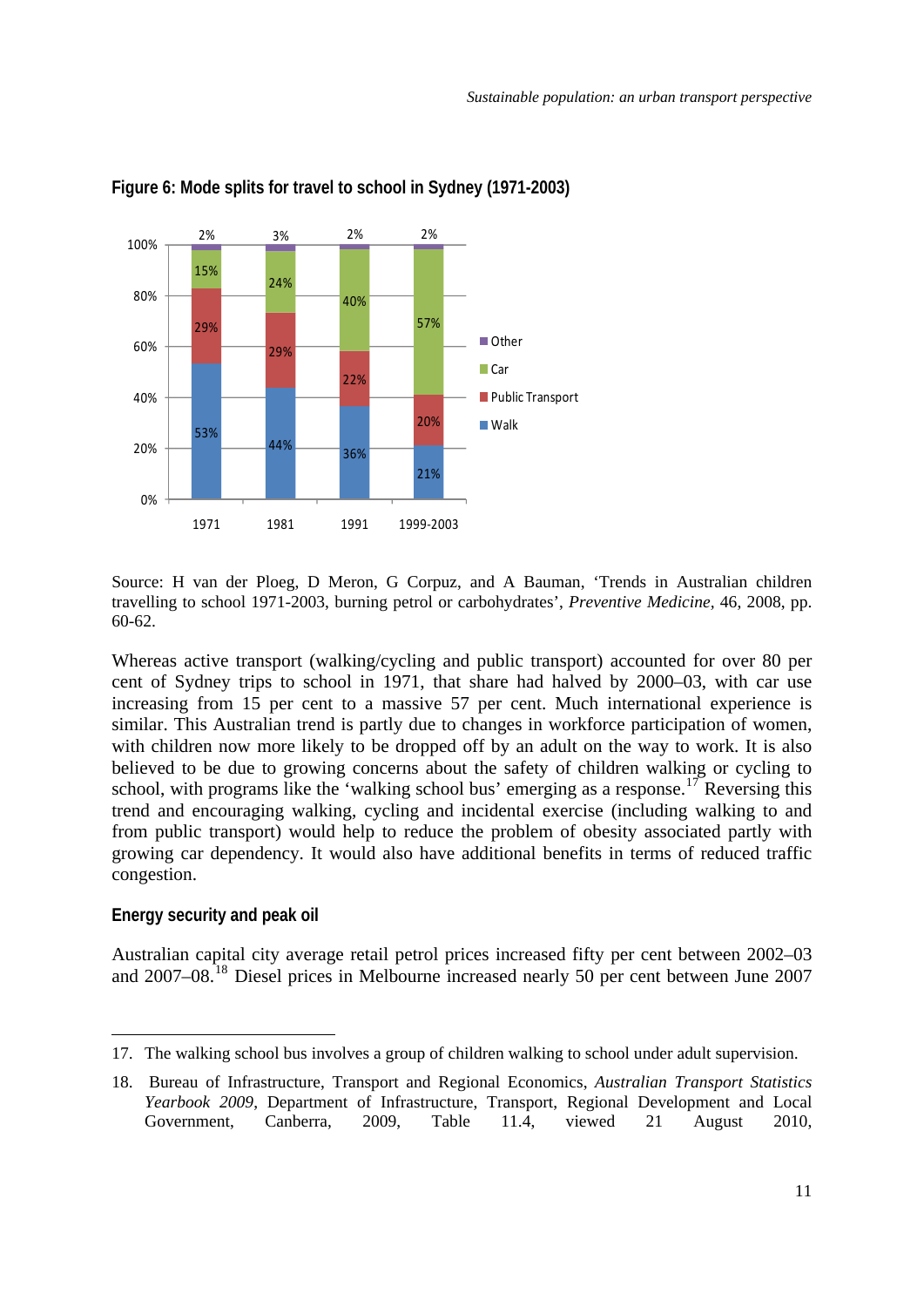<span id="page-14-0"></span>and June 2008. These fuel price rises appear to have contributed to rapid growth in Australia's import bill for petroleum products and significant changes in people's travel behaviour, as shown in Figure 3.[19](#page-14-1)

The causes of the recent rapid rise in fuel prices are the subject of much debate. However, there is a growing concern that the rises reflect, in part at least, long-term structural imbalances between oil demand and supply and that 'peak oil' is close, if not already at hand. In estimating future GHG emissions from Australia's vehicle fleet, the Department of Climate Change has cited 2020 oil price forecasts by the US Energy Information Administration and International Energy Agency, of \$US120 and \$US110 respectively, well above current prices. $20$ 

Rising oil prices are an indication of supply shortages, relative to demand. This adds an additional dimension to the oil price question, the issue of energy security. Australia is currently about 50 per cent self-sufficient for transport fuels, with this share reducing and being projected to be at about 20 per cent by  $2030$ .<sup>[21](#page-14-3)</sup> This increases Australia's vulnerability to supply restrictions/shortages. Any such limitations in availability would have adverse economic consequences, the severity depending on the scale and length of restriction.

### **Policy directions**

State governments, in particular, have been targeting the issues raised above for a number of years. The evidence that these issues are generally getting worse, not better, suggests that much remains to be done and that **transformational change**, not the incrementalism of the past, is likely to be required to deliver more sustainable long-term outcomes.

To substantially improve the sustainability of Australia's land transport systems, especially city transport systems, national land transport policy needs to be framed around:

- managing congestion costs and improving economic competitiveness and liveability as it is affected by land transport
- achieving substantial cuts in transport GHG emissions

- <span id="page-14-1"></span>19. Imports of petroleum, petroleum products and related materials increased from \$14.9 billion in 2004–05 to \$29.4 billion in 2007–08. See Australian Bureau of Statistics (ABS), *International trade in goods and services*, cat. no. 5368.0, ABS, Canberra, 2010, viewed 8 September 2010, Hhttp://www.abs.gov.au/AUSSTATS/abs@.nsf/DetailsPage/5368.0Jul%202010?OpenDocument H
- <span id="page-14-2"></span>20. Department of Climate Change, op. cit. p. 35.
- <span id="page-14-3"></span>21. RARE Consulting Pty Ltd, *Realising the benefits of hybrid technologies in the Australian bus industry*, report prepared for the Bus Industry Confederation, July 2010.

Hhttp://www.bitre.gov.au/publications/10/Files/BITRE\_TRANSPORT\_STATS\_YEARBOOK\_2 009.pdf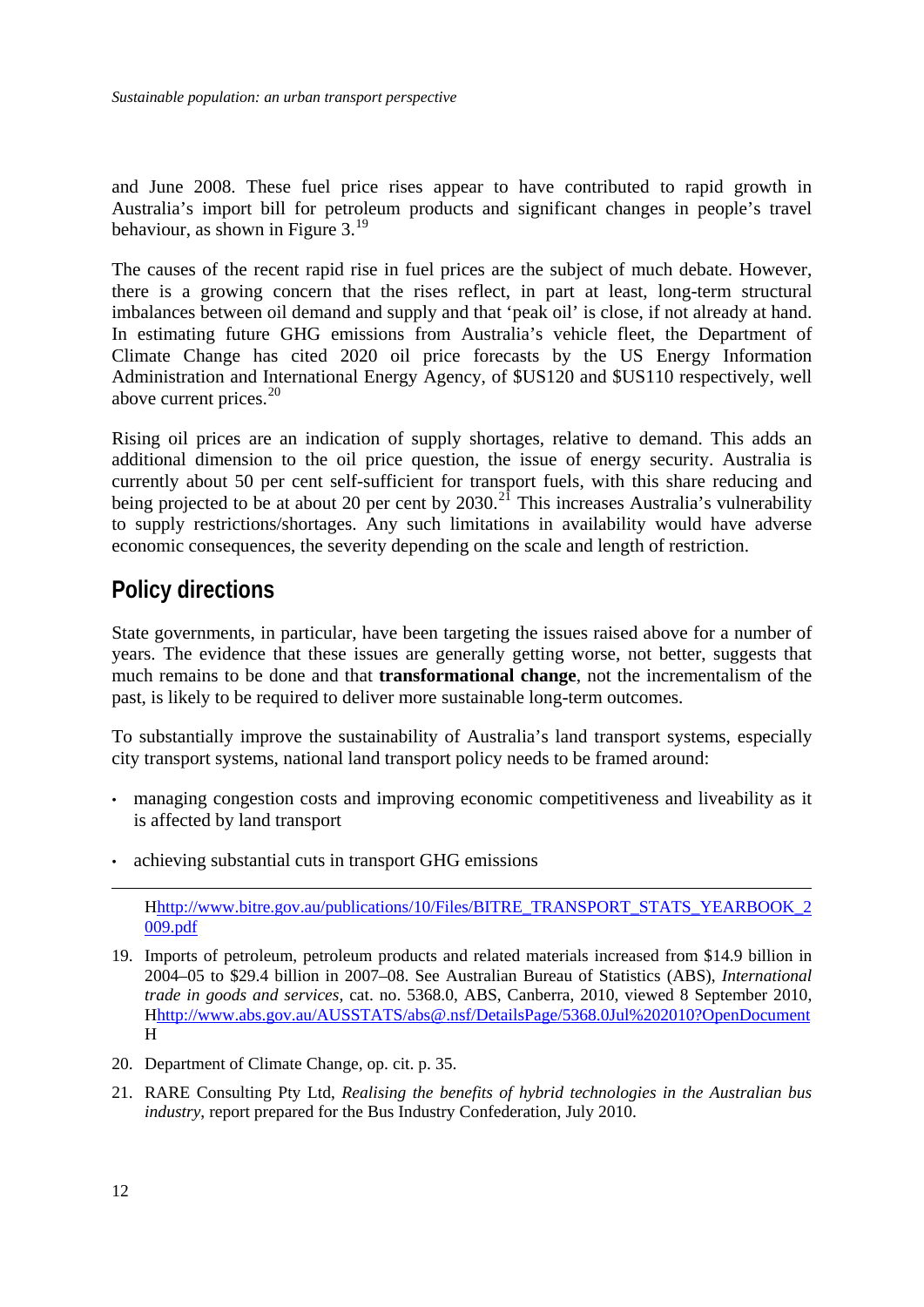- ensuring adequate mobility options are available for all Australians (and international visitors)
- making the transport system safer
- encouraging healthier transport choices, and
- increasing our energy security, by reducing our reliance on (imported) fossil fuels.

National Economics has estimated a backlog of about \$350 billion in transport infrastructure spending in our cities, which reflects the substantial decline in investment (as shown in Figure 1) experienced over the last three decades of the  $20<sup>th</sup>$  century.<sup>[22](#page-15-0)</sup> Given the high costs of major additions to road and public transport capacity in built-up urban areas, this estimate is not surprising. With many competing demands for scarce funds, the magnitude of this backlog draws attention to the importance of taking integrated approaches to tackling land transport sustainability issues. Policy and program approaches need to be integrated, in terms of:

- consistently and comprehensively pursuing high level goals of economic competitiveness, environmental sustainability and social inclusion (triple bottom line outcomes), and
- pursuing consistency between policy/program measures to address the critical national transport issues, across the three levels of government, other stakeholders and other sectors, not just via land transport policy. While land transport will be the primary focus in the search for solutions through national land transport policy, solutions to urban land transport problems will often arise elsewhere, such as in land settlement policies and programs, social policy programs and telecommunications innovation, such as broadband. To be most effective, these policies and programs should be integrated.

Motor vehicles will remain the major means of moving people and goods in Australia's cities. However, policy to improve the sustainability of Australian city transport systems is increasingly about:

- making more effective use of existing systems and services
- changing the modal balance for transport of people and goods away from such a high dependence on motor vehicles to methods of transport with less impact on the triple bottom line
- improving the environmental performance of all transport modes but particularly of cars and trucks, because of their dominant roles, and

<span id="page-15-0"></span><sup>22.</sup> National Economics, op. cit.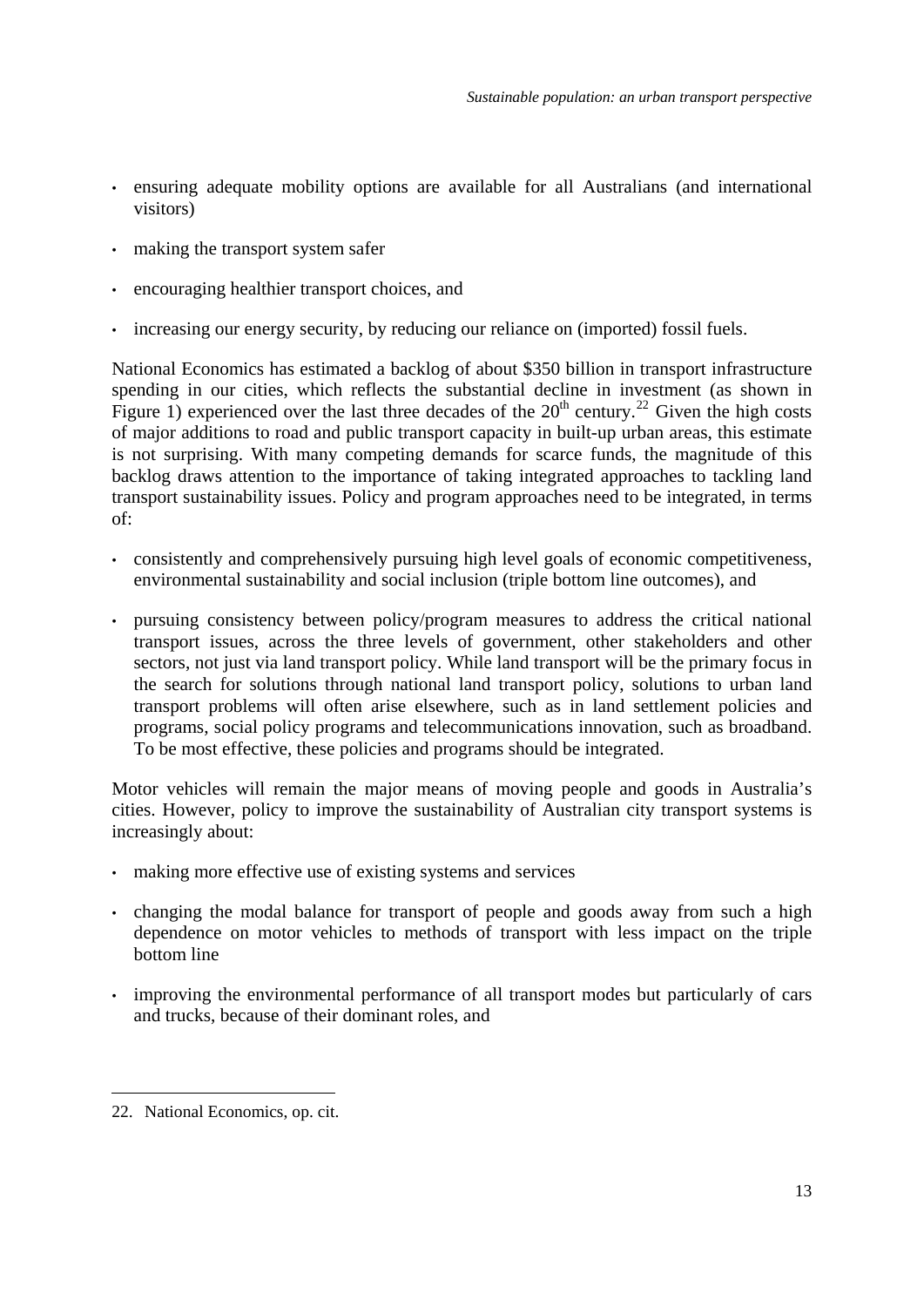• ensuring that travel opportunities are available to all, irrespective of personal circumstances.

Six major **Program Directions** can support these policies, with indicative actions of the type shown below.

- 1. Reducing the demand for travel (for example, through land use planning measures such as increased density and co-location, so that activities become more highly concentrated and travel requirements reduce; and maximising opportunities for walking and cycling).
- 2. Achieving a shift to lower carbon transport modes (from cars to public transport, walking and cycling, and from trucks to rail).
- 3. Improving vehicle utilisation (increasing car occupancy rates, which are low and tending to get lower, and more efficient freight movements).
- 4. Reducing vehicle emissions intensity (more fuel efficient vehicles; alternative fuels that are less greenhouse gas intensive; greater use of intelligent transport systems; and better driving practices).
- 5. Increasing the availability of mobility opportunities (provision of reasonable base public transport service levels; and using available public transport opportunities more effectively – for example, school buses, and community transport).
- 6. Creating a more sustainable freight network (focus on improved freight movement to ports, intermodal hubs and to connect to key manufacturing and distribution centres).

Table 1 shows how these six program directions can positively impact on a number of the critical national land transport issues identified.

Most measures can help to address several of the critical issues, emphasizing the integrated nature of the policy directions that are being proposed. The extent to which any specific measure will be pursued in a particular city will depend on that city's circumstances and on the combination of measures that best improve sustainability against the key national issues that have been flagged, and others, in that city. However, some element of each of the six program directions should be expected in each city for an effective approach to improving sustainability. The Council of Australian Governments' (COAG) Capital City Strategic Planning Systems initiative should highlight opportunities in this regard.<sup>[23](#page-16-0)</sup>

<u>.</u>

<span id="page-16-0"></span><sup>23.</sup> Council of Australian Governments (COAG), *Communiqué*, COAG, 7 December 2009, viewed 6 September 2010, Hhttp://www.coag.gov.au/coag\_meeting\_outcomes/2009-12-07/docs/20091207\_communique.pdfH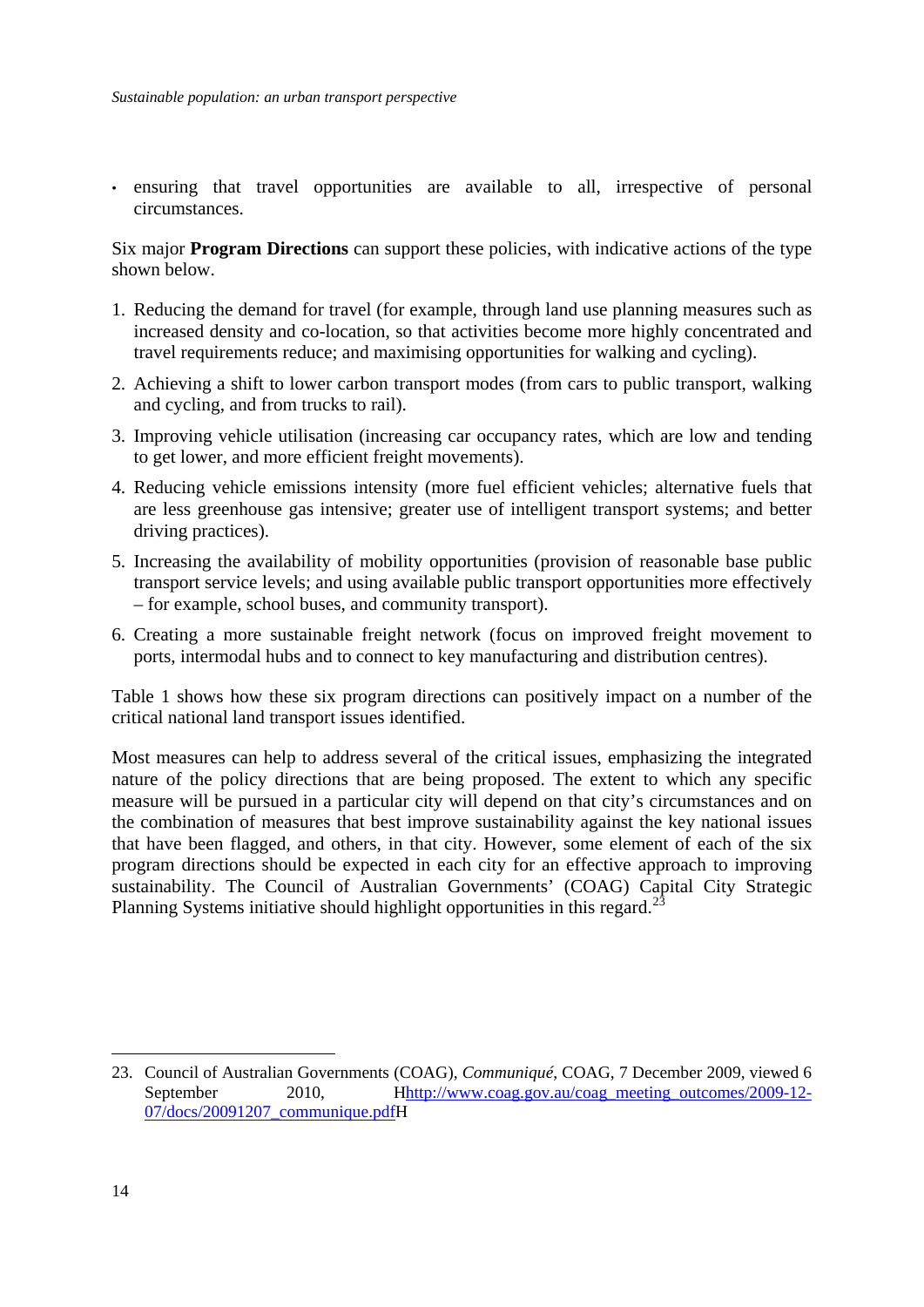| Critical national<br>land transport<br>issue | 1. Reduce<br>the demand<br>for travel                                               | 2. Mode shift<br>to walking,<br>cycling and<br>public<br>transport                                                    | 3. Improve<br>vehicle<br>utilisation                                                                                   | 4. Reduce<br>vehicle<br>emissions<br>intensity        | 5. Increase<br>mobility<br>opportunities                              | 6. Creating a<br>more<br>sustainable<br>freight<br>network |
|----------------------------------------------|-------------------------------------------------------------------------------------|-----------------------------------------------------------------------------------------------------------------------|------------------------------------------------------------------------------------------------------------------------|-------------------------------------------------------|-----------------------------------------------------------------------|------------------------------------------------------------|
| Congestion                                   | Yes                                                                                 | Yes, with<br>suitable<br>infrastructure<br>provision, to<br>ensure<br>congestion is<br>not shifted to<br>another mode | Yes.<br>provided<br>traffic<br>generation<br>is managed                                                                | Neutral                                               | Neutral                                                               | Needs to<br>minimize<br>road traffic<br>generation         |
| <b>Greenhouse</b><br>gas emissions           | Yes                                                                                 | Yes                                                                                                                   | Yes                                                                                                                    | Yes                                                   | Depends on<br>how provision<br>is made. Low<br>emission<br>modes best | Focus on<br>fuel-efficient<br>flows                        |
| <b>Social</b><br>exclusion                   | Should<br>target<br>shortening<br>trip lengths,<br>not<br>eliminating<br>activities | Yes. Because<br>these means<br>of travel are<br>low or no<br>cost, they are<br>inherently<br>relatively<br>inclusive  | Yes. This is<br>a common<br>way people<br>at risk of<br>social<br>exclusion<br>improve<br>their<br>mobility<br>options | Price<br>increases<br>may have<br>negative<br>impacts | Yes                                                                   | Neutral                                                    |
| <b>Energy</b><br>security                    | Yes                                                                                 | Yes                                                                                                                   | Yes                                                                                                                    | Yes                                                   | Neutral                                                               | Needs fuel<br>efficient<br>modes                           |
| Safety/health                                | Yes                                                                                 | Yes                                                                                                                   | Yes                                                                                                                    | Neutral                                               | Yes                                                                   | Risk area                                                  |

| Table 1: Alignment of measures and their expected benefits |  |  |  |  |  |  |
|------------------------------------------------------------|--|--|--|--|--|--|
|------------------------------------------------------------|--|--|--|--|--|--|

Many of the initiatives outlined above would benefit from urban development policies and plans that facilitate more compact urban settlement patterns, since travel demands are linked to urban settlement patterns. To illustrate this linkage, a recent study has examined the effects of urban form and public transport supply on travel mode choices and annual vehicle travel in 114 US cities.<sup>[24](#page-17-0)</sup> Population centrality, the jobs-housing balance, city shape and density were found to have significant effects on the amount of vehicle travel. The effect of moving a sample of households from a city like Atlanta (733 persons per square kilometre; 7 000 rail

<u>.</u>

<span id="page-17-0"></span><sup>24.</sup> A Bento, M Cropper, A Mobarak, and K Vinha, 'The Effects of Urban Spatial Structure on Travel Demand in the United States', *The Review of Economics and Statistics*, vol. 87, no. 3, 2005, pp. 466–478.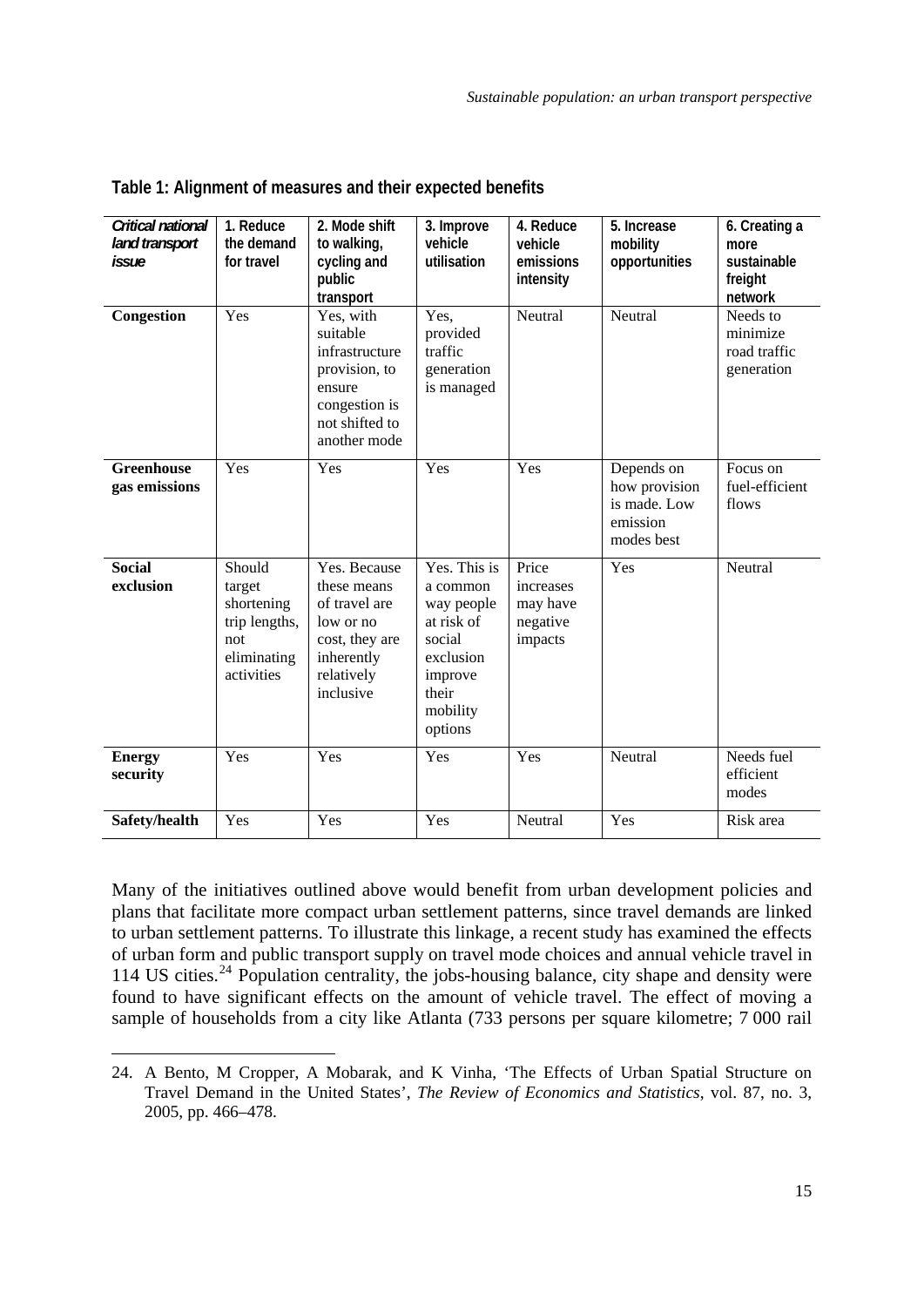miles of service per square kilometre, 10 000 bus miles of service per square kilometre) to a city with the characteristics of Boston (1202 persons per square kilometre 18 000 rail miles of service per square kilometre; 13 000 bus miles of service per square kilometre) is a reduction in annual vehicle travel of 25 per cent. This reduction is driven by differences in public transport supply, city shape and especially in population centrality (essentially compactness). While individual factors have only small impacts, the joint impact of the various factors is significant, emphasising the importance of taking an integrated and systemic approach to land use and transport development.

Similar conclusions emerge from a comparison by Buehler and others between Germany and the US.<sup>[25](#page-18-0)</sup> It was found that Americans travel by car about twice as much as Germans. The analysis suggests that transportation policies and spatial development (German cities are more compact than US cities) each account for 25 per cent of the explained variability in travel behaviour. While urban structure only changes slowly, long-term approaches must be taken to deliver progress against the key sustainability issues that have been highlighted and this will require land use to play a central role.

Australian cities are among the most widely dispersed in the world. More compact cities can help to reduce travel distances (for example, because of closer proximity of trip origins and destinations), make walking and cycling easier and improve the economics of public transport service provision. Through these impacts, more compact cities can contribute to cutting road congestion costs, improving air quality, lowering the road toll, improving health and reducing GHG emissions. A related benefit of developing more compact urban settlement patterns is the encouragement of what are termed the 'consumption externalities' of cities, such as restaurants, cultural facilities, and so on, which act as attractors for many knowledge workers.

In the Australian context, more compact urban development is likely to require a much greater focus on building activity levels (including residential populations) in our central business districts (CBDs), increasing jobs and population in other key urban nodes (including around railway stations) and increasing development densities along principal public transport corridors (higher density, low rise). Investment to increase public transport service levels will be needed along the major corridors, to cater for the increased travel demands from higher density mixed use developments. Capacity expansion also will be needed in several CBD-oriented public transport services, to tackle backlogs and cater for patronage growth (partly coming from population growth). Failure to provide such capacity carries risks of CBD job loss, with associated losses of agglomeration economies, for which CBDs are important. COAG's Capital City Strategic Planning process can play an important role in promoting more compact forms of urban settlement.

<span id="page-18-0"></span><sup>25.</sup> R Buehler, J Pucher, and U Kunert, *Making transportation sustainable: insights from Germany*, prepared for the Brookings Institution metropolitan policy program, April 2009, viewed 15 August 2010, Hhttp://www.brookings.edu/reports/2009/0416\_germany\_transportation\_buehler.aspx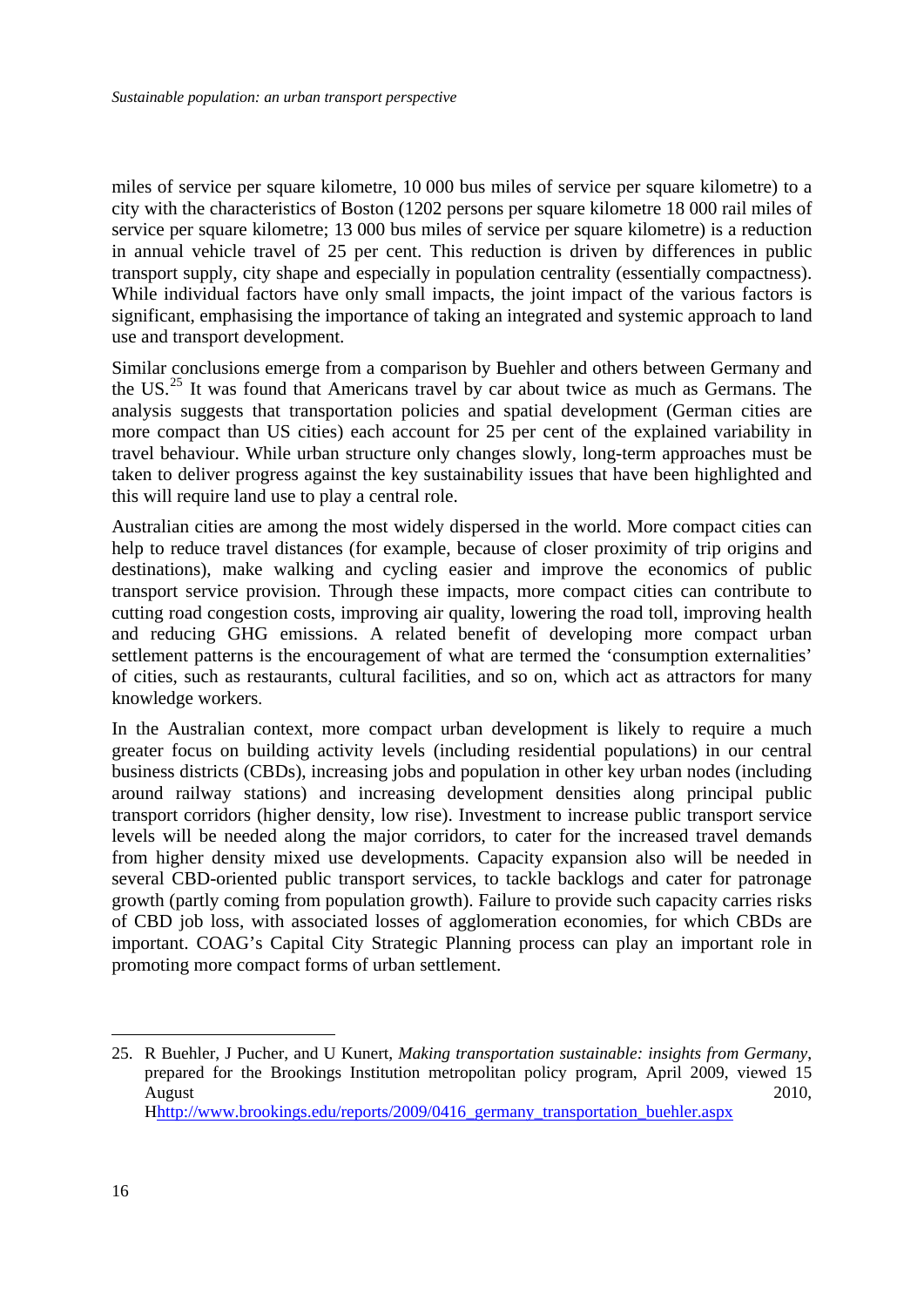### <span id="page-19-0"></span>**A ten point action plan**

1

The policy and program directions summarised above would be encouraged by the following National Land Transport Ten Point Action Program.

- 1. **Improvement of fuel efficiency**. Very large improvements will be needed to meet GHG emission reduction targets of (say) 20 to 30 per cent by 2020 and perhaps 80 to 90 per cent by 2050, against a 2000 base. Electric vehicles powered by renewable energy (for example, wind) hold great promise in this regard. Mandatory fuel efficiency targets in line with European thinking, phased in over a number of years, seem likely to be required to drive the rate of change that will be needed long term. Reduced GHG emissions and improved energy security would be the main benefits. A carbon price, including transport, would also be supportive of improved fuel efficiency, as part of an integrated package of measures to improve fuel efficiency.
- 2. **Road pricing reform**. Australia's current road pricing system only charges heavy vehicles and only for road damage, through a pricing system managed by the National Transport Commission. All road users should be confronted by all the costs associated with their travel choices, to improve the sustainability of Australian land transport systems and make more efficient use of our scarce road capacity. This would help to drive the kinds of behaviour changes that are needed and, through hypothecation of revenues, generate funds to help support new investment. This would deliver benefits of lower road congestion costs, reduced GHG emissions, lower air pollution levels, an improved road toll and better health outcomes. International experience indicates that reductions in road traffic volumes of 14 to 23 per cent can be achieved in a short time period by implementing congestion charging (a key component of road pricing reform).<sup>[26](#page-19-1)</sup> No other policy tool has been able to sustain urban road traffic reductions of such magnitudes in a relatively short time period. The initial requirement to implement widespread pricing reform is a two to three year community consultation about the what, why and how.
- 3. **More compact, walking and cycling friendly urban settlements**. This requires a much greater focus on delivering mixed use, polycentric cities and higher development densities along major urban public transport corridors, while supporting strong CBDs. This increased land use emphasis is particularly important because of the huge costs of adding major new transport infrastructure in existing capital cities. A greater focus on more compact settlement patterns is part of a new paradigm for managing urban transport and land use interactions, one aimed at reducing the need to travel. The achievement of increased urban densities as part of an integrated policy package should cut GHG emissions, contribute to increased social inclusion, lowering total congestion costs, improving air quality and improving the road toll and health outcomes.

<span id="page-19-1"></span><sup>26.</sup> A May, *Road user charging and implications for transport policy: findings from the CURACAO project*, paper presented to World Conference on Transport Research, Lisbon, July 2010.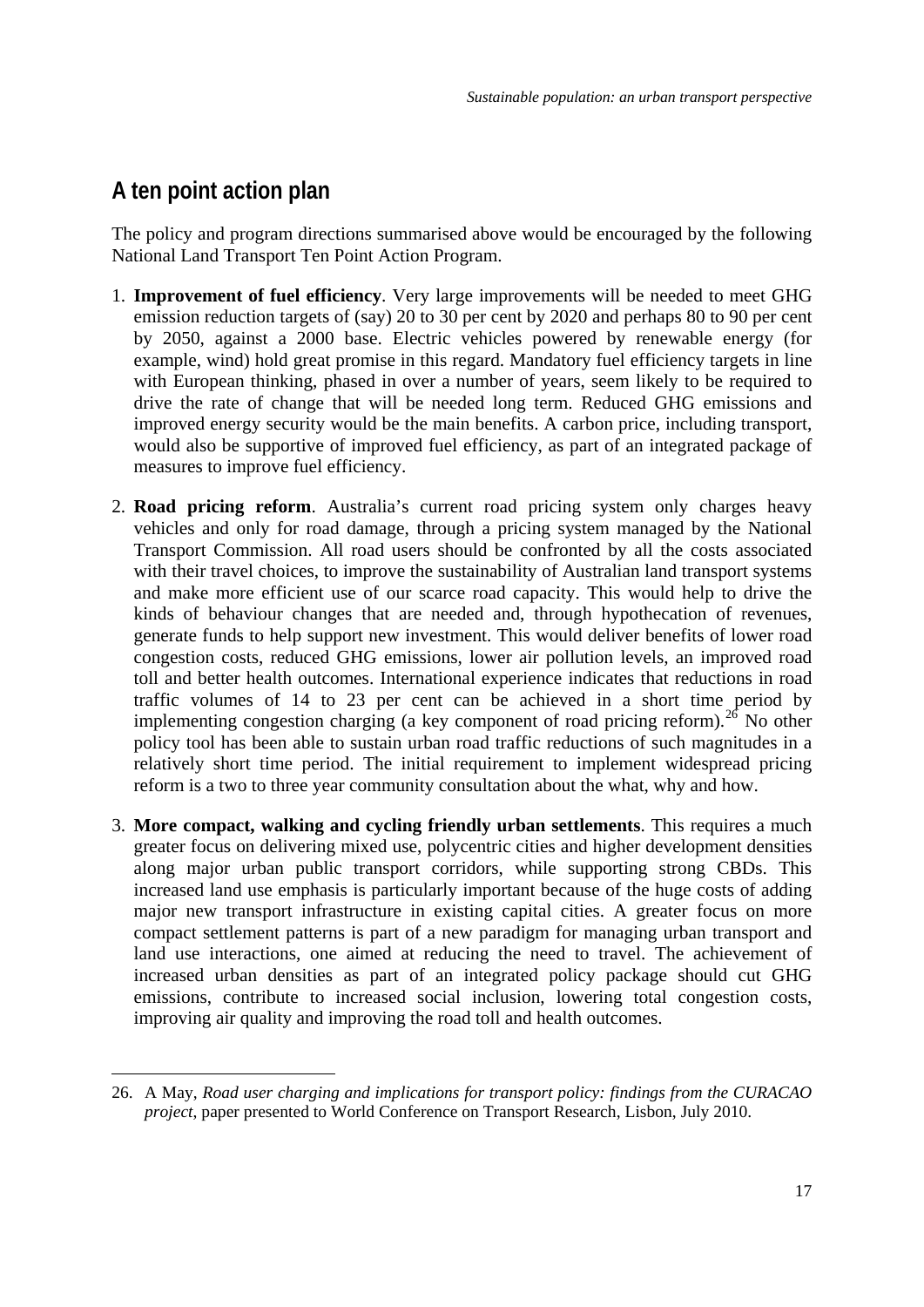- 4. **Increased investment in public transport**. Raising the current urban public transport modal share of about 7.5 per cent of all trips in Australian cities to 15 per cent, or higher, will require a major investment program and increase in services. Priorities should focus on improvements in trunk services to increase modal share and improvements in local services to enhance prospects for social inclusion, while feeding trunk services. As with actions 2 and 3, this action will reduce congestion costs, cut the road toll, improve air quality and contribute to lower GHG emissions and increased social inclusion.
- 5. **Investment in capacity for rail freight and inter-modal hubs.** This would assist a modal shift of freight towards rail, especially in congested areas and for long haul general freight movement.
- 6. **Freight efficiency improvements,** to improve economic competitiveness. This should include accelerated introduction of high productivity vehicles (for example, under the National Transport Commission's performance based standards regime), accompanied by reform of road pricing to ensure full cost-recovery; and completion of limited access orbital and other roads in major cities, focused on linking key freight origins and destinations.
- 7. **Reallocation of road space to prioritise low emission modes** (for example, high occupancy vehicle lanes). This initiative will help ease congestion costs as well as cut GHG emissions. It should also help lower the road toll and improve air quality, through promoting smoother traffic flow conditions.
- 8. **Behaviour change programs** (for example, TravelSmart).<sup>[27](#page-20-0)</sup> As with most measures above, this initiative will deliver benefits in terms of congestion reduction, improved road toll, improved air quality, better health outcomes as well as cutting GHG emissions. Recognising the interdependence between initiatives and need for an integrated approach to policies and programs, initiatives such as Travel Smart will work better if measures such as 2, 3, 4 and 7 above are implemented as mutually reinforcing programs.
- 9. **Establishment of Regional Accessibility Planning Councils,** to lead the examination of access and mobility problems in regional areas and a co-ordinated approach to tackling those problems. This area of investigation should, among other things, produce proposals for minimum access levels for urban and regional Australia.

<span id="page-20-0"></span><sup>27.</sup> TravelSmart is a travel behavior change program that has been supported by the Commonwealth Government and states. It involves researchers working one-on-one with people to explore their travel choices, partly to reduce the need to travel and find lower impact ways to meet travel needs. Australia has been a pioneer in this approach, which has been successful in reducing car use while sustaining people's activities. See the TravelSmart website, viewed 8 September 2010, Hhttp://www.travelsmart.gov.au/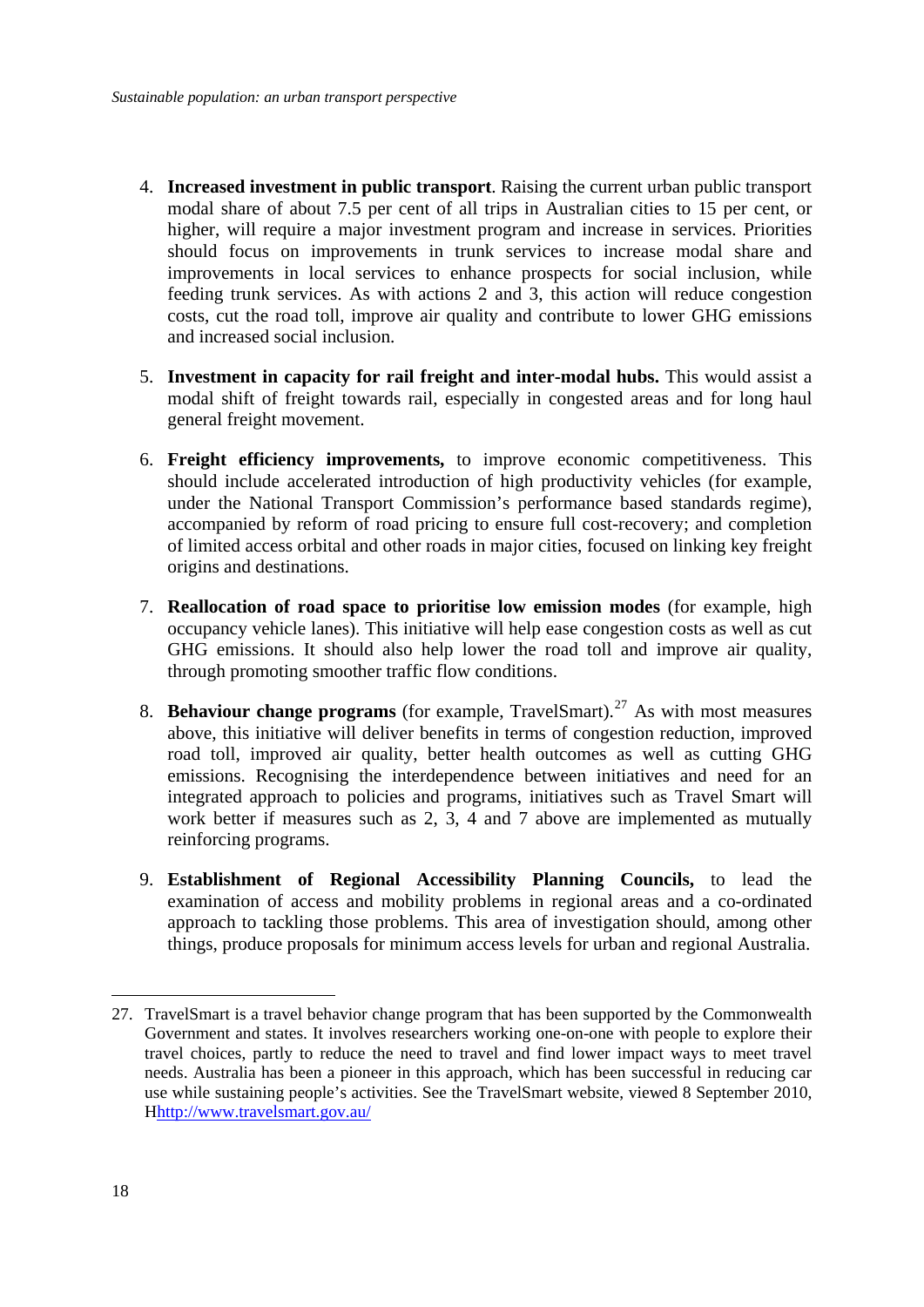<span id="page-21-0"></span>10. **Implementation of a National Transport Research Program,** to consolidate and extend existing knowledge of transport problems, opportunities and solutions. Australian land transport research is fragmented and there is little contact between researchers, with research relating to public transport faring poorly compared to that for road, car and freight movement. The US Transport Research Board model should be evaluated for its applicability to Australia.

Some of these initiatives can be implemented quickly and have an impact in the short term (within a few years). For example, behaviour change programs and public transport upgrades that focus on bus service levels can be in place and delivering benefits within two to three years. Mandatory vehicle emission standards take longer to have their full effect, because they impact on new vehicles. Substantial changes take a number of years to work through the fleet. Similarly, urban structure tends to be set in the short term but can be influenced over the long term.

The major impact of the proposed changes will take place in metropolitan areas but regional and rural areas will not be immune to changes required to respond to climate change, in particular, because almost half the transport task of the road sector is performed outside our cities.

### **The federal role**

The sustainability issues confronting Australia's land transport systems outlined above are significant and growing in magnitude. They affect all Australians to a greater or lesser extent, across all states and territories. While the cities are the areas of greatest concern, regional and rural areas also confront many of the issues (for example, the road toll, GHG emissions, social exclusion, economic competitiveness related to infrastructure provision and energy security). Because of the scale and geographical spread of these issues, national policy and program responses are required for effective solutions. This should involve the federal government showing leadership and working in partnership with others. Going further, some issues require a specific Federal policy and program response, for reasons such as the international dimensions of the issues in question (for example, climate change and GHG emissions) or other particular legislative responsibilities (for example, motor vehicle emission standards). Last but not least, the sheer scale of the financial requirement means that state-based budgets will not be sufficient to equip Australia's cities with adequate transport services.

If the rationale for federal involvement in land transport is to contribute to the resolution of a number of (outcome related) national issues that are severely impacted by land transport services/system performance, then there is a strong argument that federal land transport policy and program involvement should be firmly focused on achievement of clear outcomes on these same specific issues. This is in contrast to support that is essentially modally based (such as road programs and public-transport programs). A **national land transport program structure** along the lines shown in Figure 7 is suggested.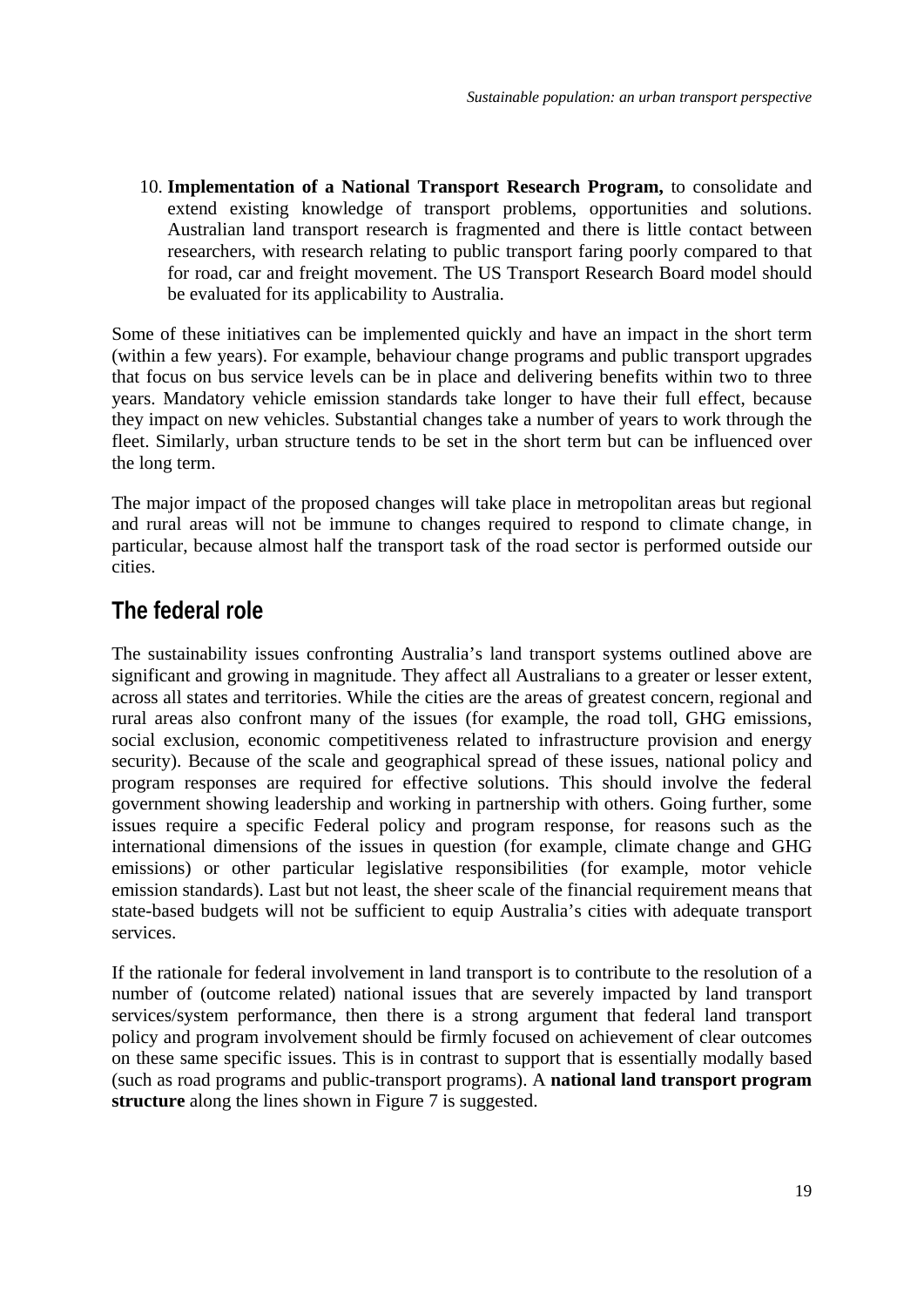A program structured along these lines encourages an integrated approach to the pursuit of desired outcomes from land transport. Program elements in each area would need to include a wide range of measures for maximum effectiveness. This would include measures associated with (for example) infrastructure improvement, system regulation, operations management et cetera. A clear set of national key performance indicators should be developed and monitored, to measure progress against these critical policy goals. This could be done as part of the COAG Strategic Planning System process for capital cities. The current focus of that initiative includes a number of process-based criteria. Broadening these criteria to include additional criteria related to desired outcomes should assist progress towards more sustainable urban land transport systems and services.

| NATIONAL LAND TRANSPORT ISSUE | . NATIONAL LAND TRANSPORT PROGRAM RESPONSE |
|-------------------------------|--------------------------------------------|
| Congestion                    | •Congestion management                     |
| Climate change                | •Environmental improvement                 |
| Social exclusion              | . National mobility and access             |
| Safety/health                 | •Safety and health                         |
| <b>Energy security</b>        | •Energy security                           |
| Infrastructure shortfall      | •Freight transport                         |

**Figure 7: An outcome focused national land transport structure** 

Because of the long time period that will be required to implement many of the suggested initiatives (especially those related to developing more compact urban land use patterns), long-term funding commitments will be fundamental to the achievement of effective outcomes. Rolling five year federal funding commitments, with provisions to guarantee minimum flows, would help to drive transformational change. These should be set in the context of supportive state and territory (and local government in some cases) five year plans, building on the current COAG initiative.

The federal government should not involve itself in operation of land transport systems that are currently state and territory or local government responsibilities but should influence the development direction of those systems in ways that contribute to better outcomes when assessed against the national interest issues raised in this report. In providing funding support along such lines, the federal government needs to assure itself that outcomes represent social value for money and that funding recipients do not simply substitute Federal money for state/territory/local government money. The use of performance benchmarking, a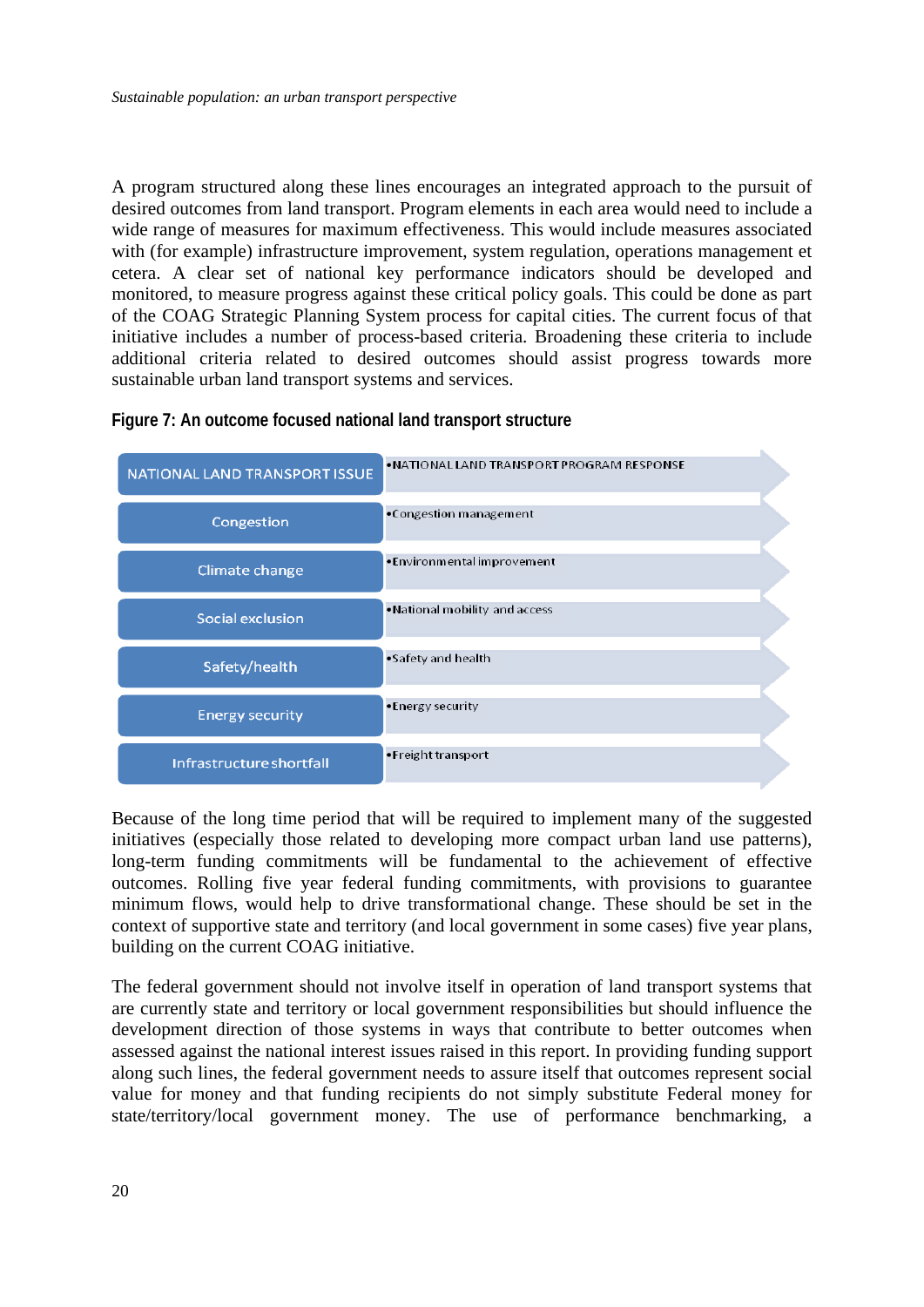<span id="page-23-0"></span>comprehensive planning approach and subsequent performance monitoring can protect against these risks.

### **Conclusions**

Recent strong population growth in Australian cities has drawn attention to a range of national transport, and transport-related, sustainability issues. While important progress has been made in lowering the road toll and reducing air pollution attributable to urban travel, headline indicators suggest that the situation is deteriorating on a number of important sustainability outcome areas. Key areas of national sustainability concern in relation to urban land transport include traffic congestion, GHG emissions, serious injury accidents, social exclusion associated with poor mobility options and the risks that are associated with Australia's high reliance on fossil fuels for transport.

Effectively tackling these national concerns requires an integrated policy and program focus on desired outcomes in each of the critical problem areas. The national dimension demands federal leadership and a number of recent initiatives are promising in this regard (for example, Infrastructure Australia processes, the COAG Capital City Strategic Planning initiative, and high speed broadband).

Sustainable solutions will require concerted action over a number of years, with a clear focus on intended outcome goals for congestion, GHG emissions, safety and health, social inclusion and energy security. Switching funding programs from a modal focus to an outcome focus should assist progress. In addition to targeted transport infrastructure investment, significant initiatives will be needed in areas such as urban settlement policies and programs, road pricing reform, travel behaviour change programs and better management of freight movements. Federal leadership can play an important catalytic role in helping to drive change towards sustainability, across areas that include investment funding support, integrating policy and program frameworks, reforming pricing and planning systems and stimulating research and development.